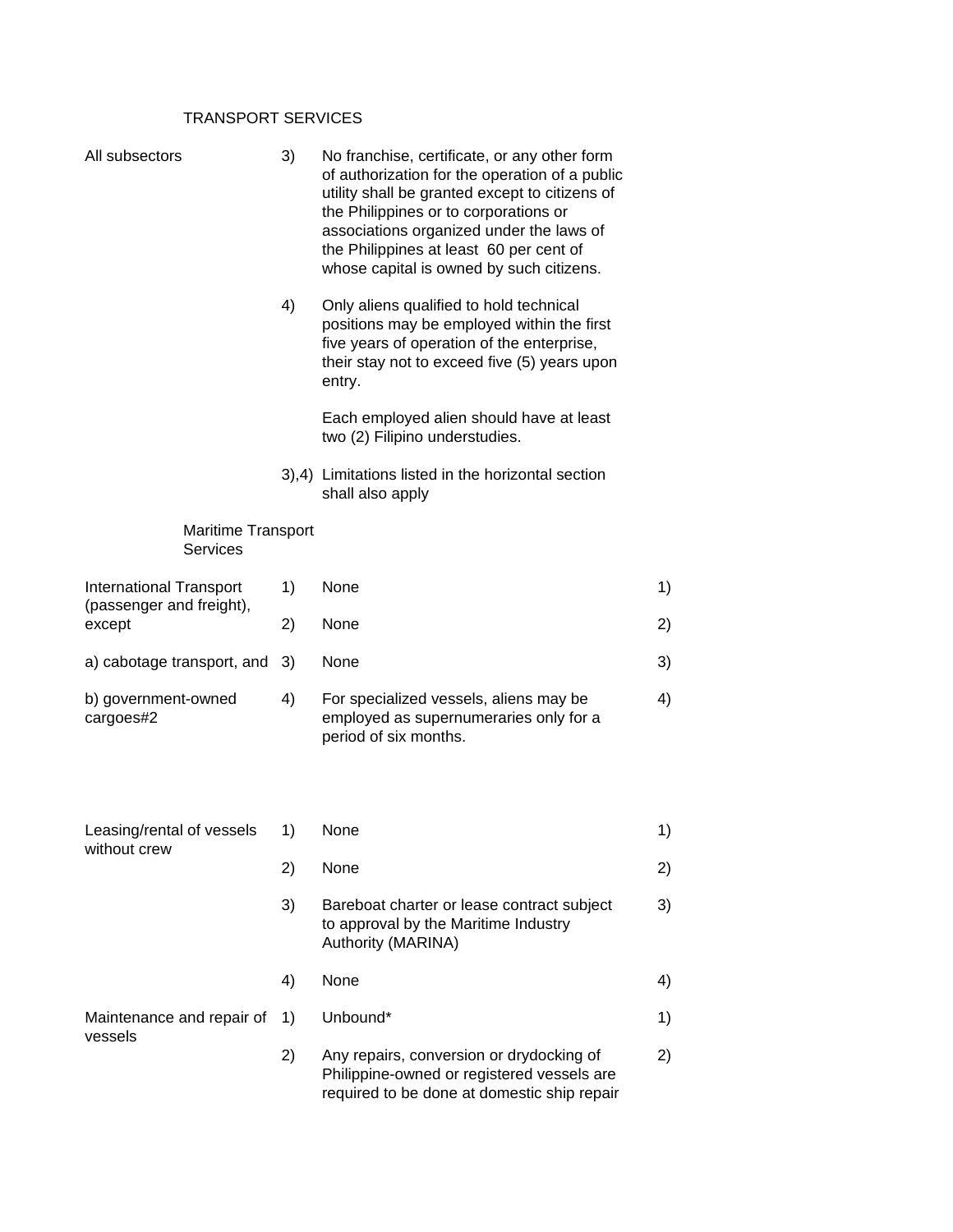|                                                       |    | yards registered with the Maritime Industry<br>Authority (MARINA)           |    |
|-------------------------------------------------------|----|-----------------------------------------------------------------------------|----|
|                                                       | 3) | None                                                                        | 3) |
|                                                       | 4) | None                                                                        | 4) |
| <b>Air Transport Services</b>                         |    |                                                                             |    |
| Leasing/rental of aircraft<br>without crew            | 1) | None                                                                        | 1) |
|                                                       | 2) | None                                                                        | 2) |
|                                                       | 3) | Lease contract subject to approval by the<br><b>Civil Aeronautics Board</b> | 3) |
|                                                       | 4) | None                                                                        | 4) |
| Maintenance and repair of<br>aircraft                 | 1) | Unbound*                                                                    | 1) |
|                                                       | 2) | None                                                                        | 2) |
|                                                       | 3) | None                                                                        | 3) |
|                                                       | 4) | None                                                                        | 4) |
| General Sales and Cargo<br>Sales Agency               | 1) | Commercial presence is required                                             | 1) |
|                                                       | 2) | None                                                                        | 2) |
|                                                       | 3) | None                                                                        | 3) |
|                                                       | 4) | None                                                                        | 4) |
| Rail Transport Services                               |    |                                                                             |    |
| Passenger and freight<br>transport                    | 1) | Unbound*                                                                    | 1) |
|                                                       | 2) | None                                                                        | 2) |
|                                                       | 3) | None                                                                        | 3) |
|                                                       | 4) | None                                                                        | 4) |
| Maintenance and repair of<br>rail transport equipment | 1) | Unbound*                                                                    | 1) |
|                                                       | 2) | None                                                                        | 2) |
|                                                       | 3) | None                                                                        | 3) |
|                                                       | 4) | None                                                                        | 4) |

Road Transport Services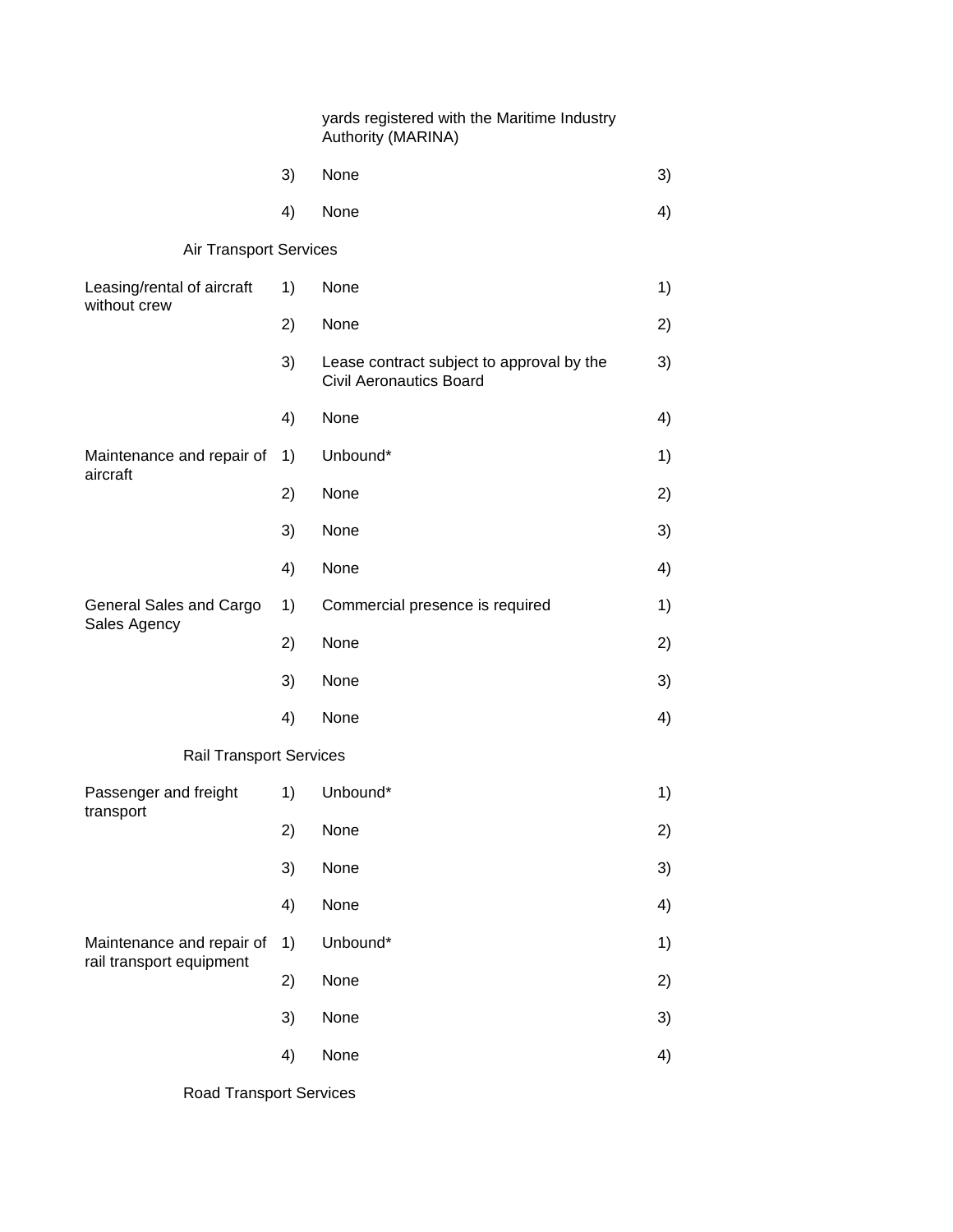| Passenger and freight<br>transport              | 1) | Unbound*                                                                                                                                               | 1) |
|-------------------------------------------------|----|--------------------------------------------------------------------------------------------------------------------------------------------------------|----|
|                                                 | 2) | None                                                                                                                                                   | 2) |
|                                                 | 3) | Provisional authority/certificate of public<br>convenience must be secured from the<br>Land Transportation Franchising and<br>Regulatory Board (LTFRB) | 3) |
|                                                 |    | New entrants are subject to economic<br>needs test, as follows:                                                                                        |    |
|                                                 |    | a) the need to provide protection to<br>investments of operators in unserved<br>areas/developmental routes; and                                        |    |
|                                                 |    | b) the route measured capacity test for<br>number of vehicles.                                                                                         |    |
|                                                 | 4) | None                                                                                                                                                   | 4) |
| Maintenance and repair of                       | 1) | Unbound*                                                                                                                                               | 1) |
| road vehicles                                   | 2) | None                                                                                                                                                   | 2) |
|                                                 | 3) | None                                                                                                                                                   | 3) |
|                                                 | 4) | None                                                                                                                                                   | 4) |
| Services Auxiliary to All Modes<br>of Transport |    |                                                                                                                                                        |    |
| Cargo handling services                         | 1) | Unbound*                                                                                                                                               | 1) |
| Storage and warehousing                         | 2) | None                                                                                                                                                   | 2) |
| services                                        | 3) | None                                                                                                                                                   | 3) |
| Container yard and depot<br>services            | 4) | None                                                                                                                                                   | 4) |
| Freight forwarding services                     | 1) | None                                                                                                                                                   | 1) |
|                                                 | 2) | None                                                                                                                                                   | 2) |
|                                                 | 3) | None                                                                                                                                                   | 3) |
|                                                 | 4) | None                                                                                                                                                   | 4) |
| <b>COMMUNICATION</b><br><b>SERVICES</b>         |    |                                                                                                                                                        |    |

All subsectors 3) No franchise, certificate, or any other form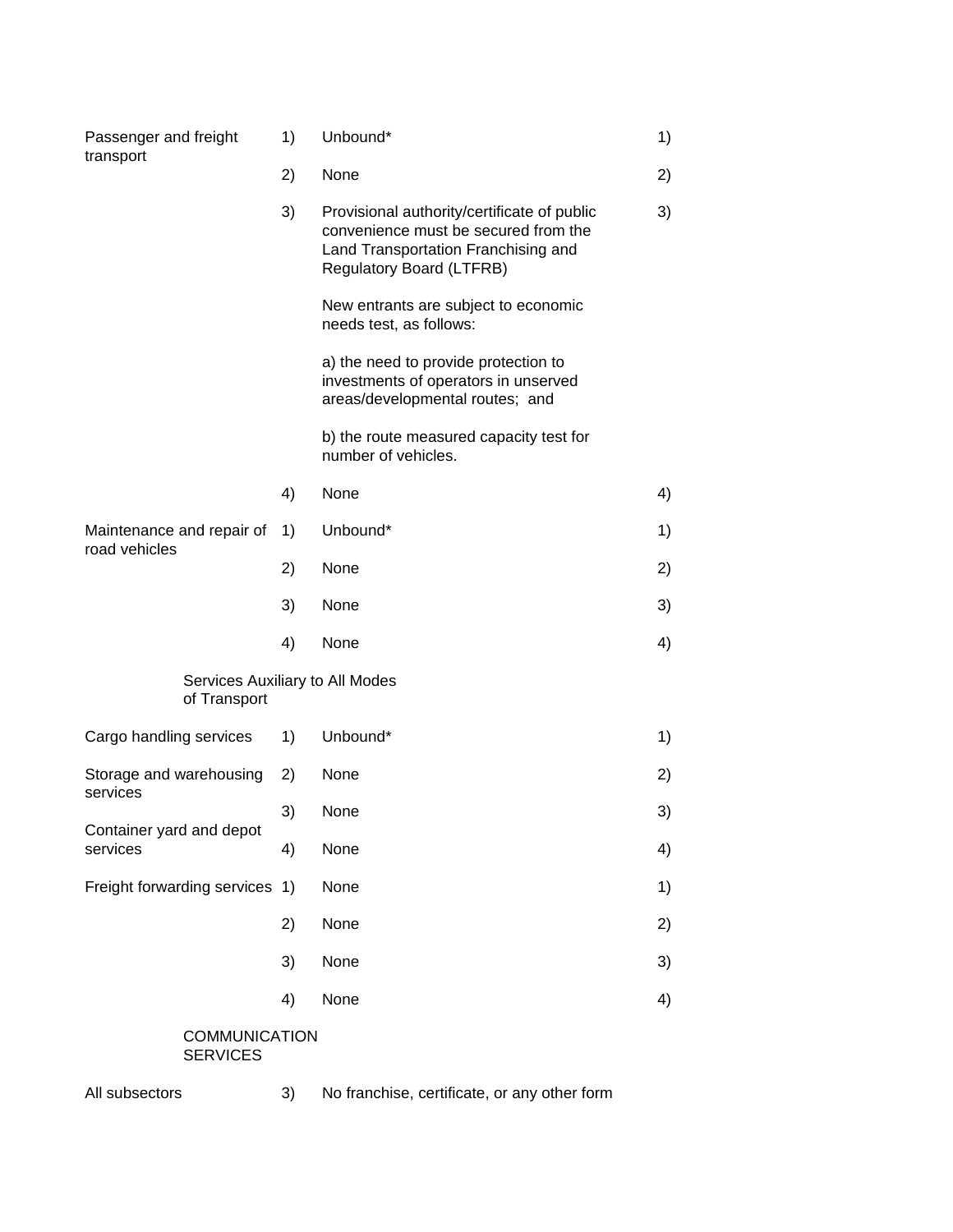|                                                |    | of authorization for the operation of a public<br>utility shall be granted except to citizens of<br>the Philippines or to corporations or<br>associations organized under the laws of<br>the Philippines at least 60 per cent of<br>whose capital is owned by such citizens                                                                                                                                                                                                                       |    |
|------------------------------------------------|----|---------------------------------------------------------------------------------------------------------------------------------------------------------------------------------------------------------------------------------------------------------------------------------------------------------------------------------------------------------------------------------------------------------------------------------------------------------------------------------------------------|----|
|                                                |    | 3),4) Limitations listed in the horizontal section<br>shall also apply                                                                                                                                                                                                                                                                                                                                                                                                                            |    |
| <b>Courier Services</b>                        | 1) | Commercial presence is required                                                                                                                                                                                                                                                                                                                                                                                                                                                                   | 1) |
|                                                | 2) | None                                                                                                                                                                                                                                                                                                                                                                                                                                                                                              | 2) |
|                                                | 3) | None                                                                                                                                                                                                                                                                                                                                                                                                                                                                                              | 3) |
|                                                | 4) | None                                                                                                                                                                                                                                                                                                                                                                                                                                                                                              | 4) |
| <b>Telecommunication Services</b>              |    |                                                                                                                                                                                                                                                                                                                                                                                                                                                                                                   |    |
| Voice mail                                     | 1) | Only through duly enfranchised and<br>certificated domestic public                                                                                                                                                                                                                                                                                                                                                                                                                                | 1) |
| On-line information and data<br>base retrieval |    | telecommunications carriers                                                                                                                                                                                                                                                                                                                                                                                                                                                                       |    |
|                                                | 2) | None                                                                                                                                                                                                                                                                                                                                                                                                                                                                                              | 2) |
| Electronic data exchange                       | 3) | Operation subject to securing of:                                                                                                                                                                                                                                                                                                                                                                                                                                                                 | 3) |
| Videotex                                       |    | i) Franchise from the Congress of the<br>Philippines                                                                                                                                                                                                                                                                                                                                                                                                                                              |    |
|                                                |    | ii) Certificate of Public Convenience and<br>Necessity (CPCN) from the National<br><b>Telecommunications Commission</b>                                                                                                                                                                                                                                                                                                                                                                           |    |
|                                                | 4) | None                                                                                                                                                                                                                                                                                                                                                                                                                                                                                              | 4) |
| <b>FINANCIAL SERVICES</b>                      |    |                                                                                                                                                                                                                                                                                                                                                                                                                                                                                                   |    |
|                                                |    | The commitments in financial services are in accordance with the Gener                                                                                                                                                                                                                                                                                                                                                                                                                            |    |
| All subsectors                                 | 3) | The appropriate regulatory authority in the<br>Philippines shall determine whether public<br>interest and economic conditions justify<br>authorization for the establishment of<br>commercial presence or expansion of<br>existing operations in banking and other<br>financial services in the Philippines. For<br>foreign financial institutions with<br>internationally recognized standing, such<br>determination shall include a demonstrated<br>capacity to contribute to the attainment of |    |

Philippine development objectives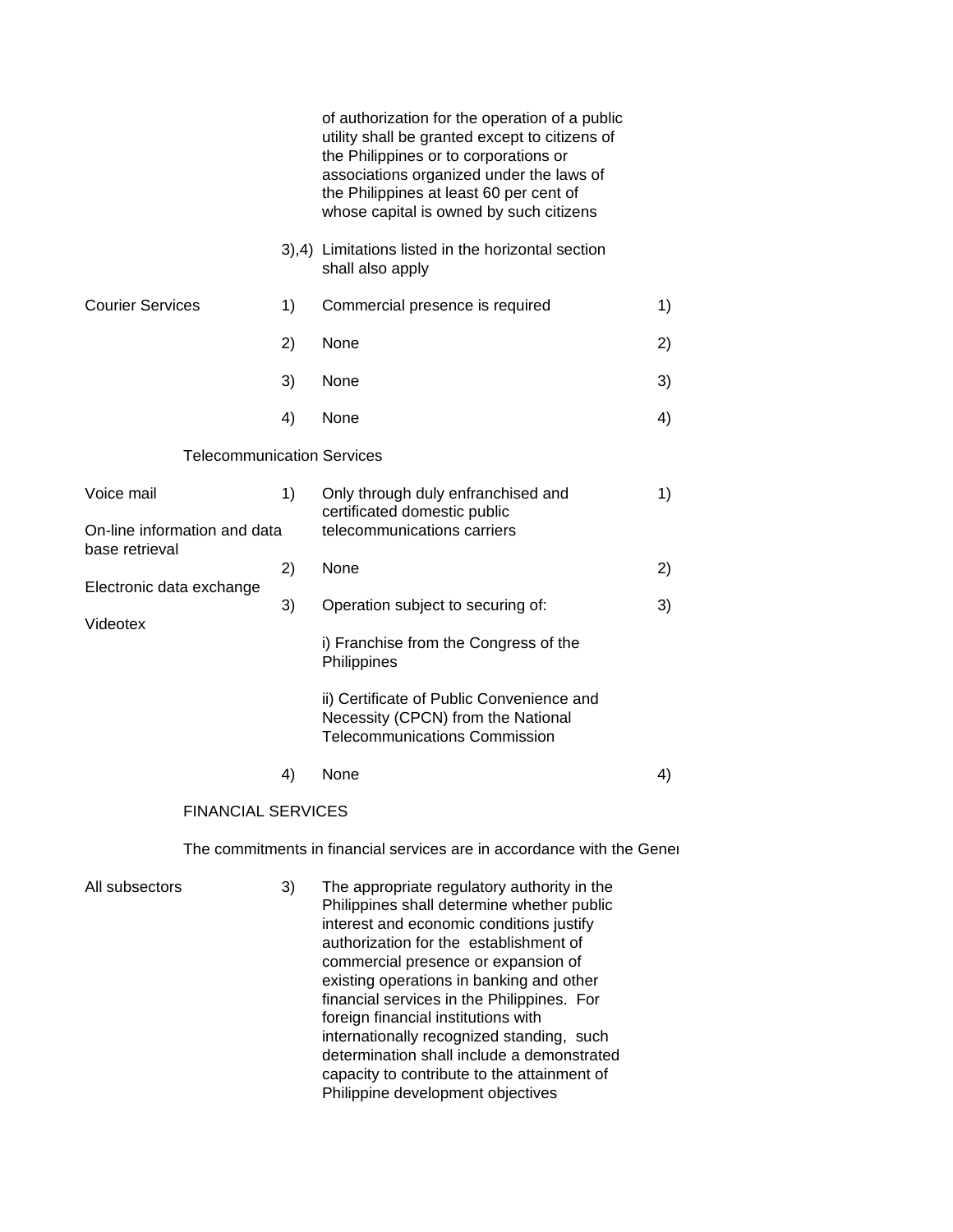|                                                                                                     |    | particularly in the promotion of trade,<br>investments and appropriate technology<br>transfer; and the country of incorporation<br>has strategic trade and investment relations<br>with the Philippines.                                  |    |
|-----------------------------------------------------------------------------------------------------|----|-------------------------------------------------------------------------------------------------------------------------------------------------------------------------------------------------------------------------------------------|----|
|                                                                                                     |    | In banking, the Monetary Board shall ensure<br>that at all times seventy per cent (70%) of<br>the resources or assets of the Philippine<br>banking system is held by domestic banks<br>which are at least majority-owned by<br>Filipinos. |    |
|                                                                                                     |    | 3),4) Limitations listed in the horizontal section<br>shall also apply.                                                                                                                                                                   |    |
| Banking and other financial 1)                                                                      |    | Commercial presence is required                                                                                                                                                                                                           | 1) |
| services (excluding<br>Insurance)                                                                   | 2) | None                                                                                                                                                                                                                                      | 2) |
| <b>Commercial Banking:</b>                                                                          | 3) | I. Forms Of Commercial Presence                                                                                                                                                                                                           | 3) |
| - Acceptance of deposits<br>and other repayable funds<br>from the public<br>- Lending of all types, |    | (a) Establishment of foreign bank<br>branches. Bound for ten (10) new licences<br>for the period 1995-2000. Full banking<br>authority to new and existing foreign bank<br>branches.                                                       |    |
| including consumer credit,<br>mortgage credit, and<br>financing of commercial<br>transaction        |    | Each foreign bank shall be allowed to<br>establish a maximum of four (4) branches,<br>with the first two (2) of these branches at<br>locations of its choice and the remaining                                                            |    |
| - All payment and money<br>transmission services,                                                   |    | two (2) branches at locations designated<br>by the Monetary Board.                                                                                                                                                                        |    |
| including credit, charge and<br>debit cards, travellers<br>cheques and bankers<br>drafts            |    | The prescribed capital ratio shall consist of<br>the permanently assigned capital and "net<br>due to" account not exceeding the<br>equivalent of four (4) times the amount of                                                             |    |
| - Guarantees and<br>commitments                                                                     |    | permanently assigned capital. The<br>permanently assigned capital and fifteen<br>per cent (15%) of the required "net due to"                                                                                                              |    |
| - Trading for own account<br>or for account of<br>customers, whether on an                          |    | account shall be inwardly remitted and<br>converted into Philippine currency.                                                                                                                                                             |    |
| exchange, in an<br>over-the-counter market or<br>otherwise, the following:                          |    | (b) Acquisition of up to forty-nine per cent<br>(49%) of the voting stock of an existing<br>domestic bank.                                                                                                                                |    |
| - money market instruments<br>(bank's own promissory<br>notes, repurchase<br>agreements, and        |    | (c) Investing in up to forty-nine per cent<br>(49%) of the voting stock of a new locally<br>incorporated banking subsidiary.                                                                                                              |    |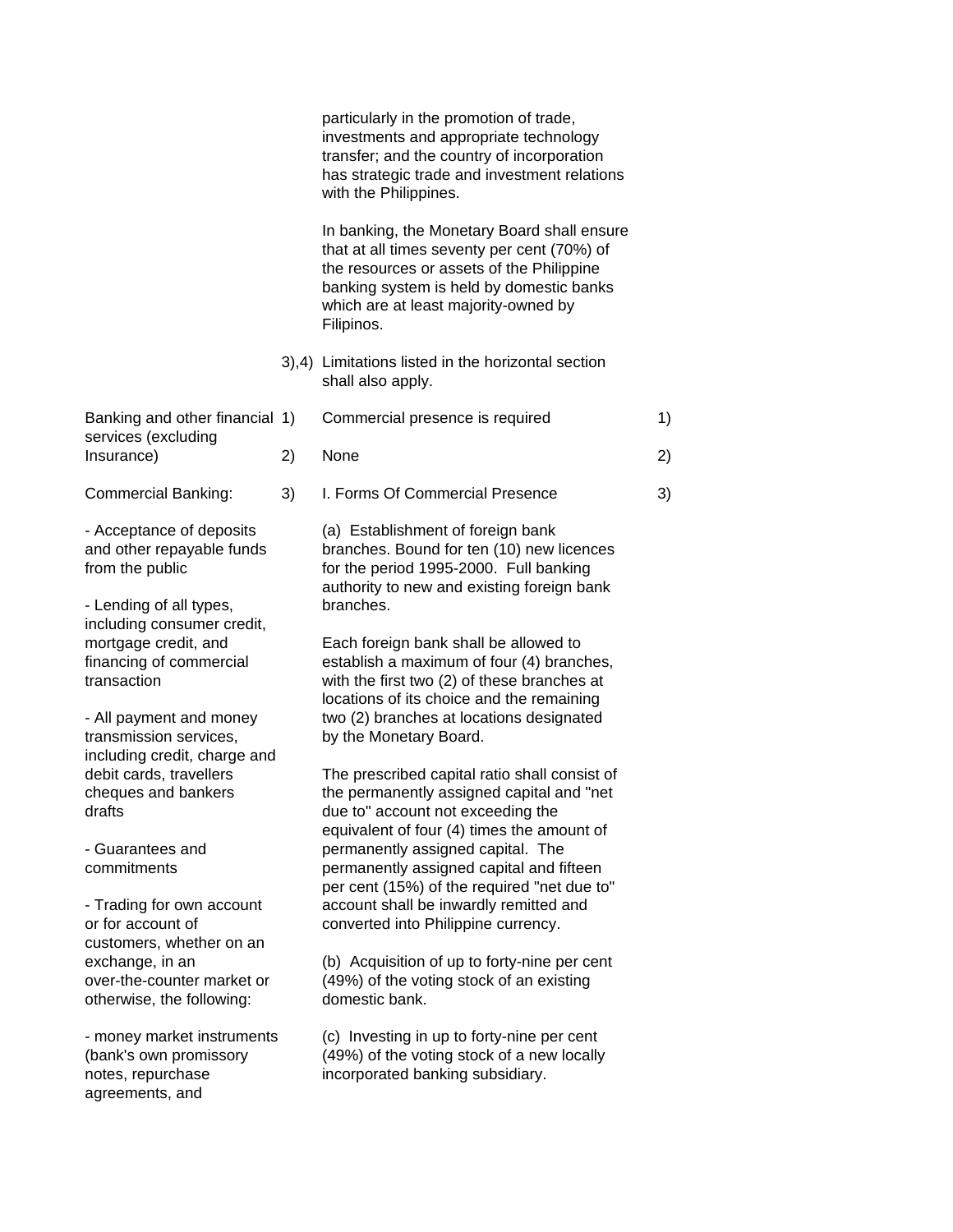- foreign exchange

agreements; and corporation.

- other allowable negotiable II. Scope Of Operations instruments and financial

including underwriting and (whether publicly or issues

collective investment authority. management, custodial, services.

Investment houses: 1)

- Purchase and sell,  $2)$ distribute or arrange to distribute on a guaranteed 3) basis securities of other corporations **Subset** 

- Participate as soliciting dealer or selling group member in tender offers, block sales, or exchange offering of securities

- Deal in options, rights or engage in banking operations warrants relating to

certificates of assignment/ The majority of the members of the Board participation with recourse) of Directors of a locally incorporated bank shall be citizens of the Philippines.

For foreign service suppliers other than - derivative products banks, aggregate share in the voting stock including, but not limited to, of a locally incorporated bank shall be futures and options limited to thirty per cent (30%) or up to forty per cent (40%) upon approval by the - exchange rate and **President of the Philippines.** Shareholding interest rate instruments, in a locally incorporated bank must not including products such as exceed twenty per cent (20%) for an swaps, forward rate individual and thirty per cent (30%) for a

assets **Prior authority is required for the following:** 

- Participation in issues of - acceptance of deposit substitutes and all kinds of securities, and other repayable funds from the public;

placement as agent  $\qquad \qquad -$  guarantees and commitments;

privately) and provision of - performance of trust, investment services related to such management and other fiduciary functions.

- Asset management, such Underwriting (firm and best efforts basis) as cash or portfolio may be performed only by commercial management, all forms of banks with expanded commercial banking

depository and trust  $4)$  None  $4)$ 

| Commercial presence is required                                                                  | 1) |
|--------------------------------------------------------------------------------------------------|----|
| <b>None</b>                                                                                      | 2) |
| Must be organized as a stock corporation                                                         | 3) |
| Subject to foreign equity limitation of<br>forty-nine per cent (49%)                             |    |
| The majority of the members of the Board<br>of Directors shall be citizens of the<br>Philippines |    |
| An investment house is not allowed to<br>ongogo in honking operations                            |    |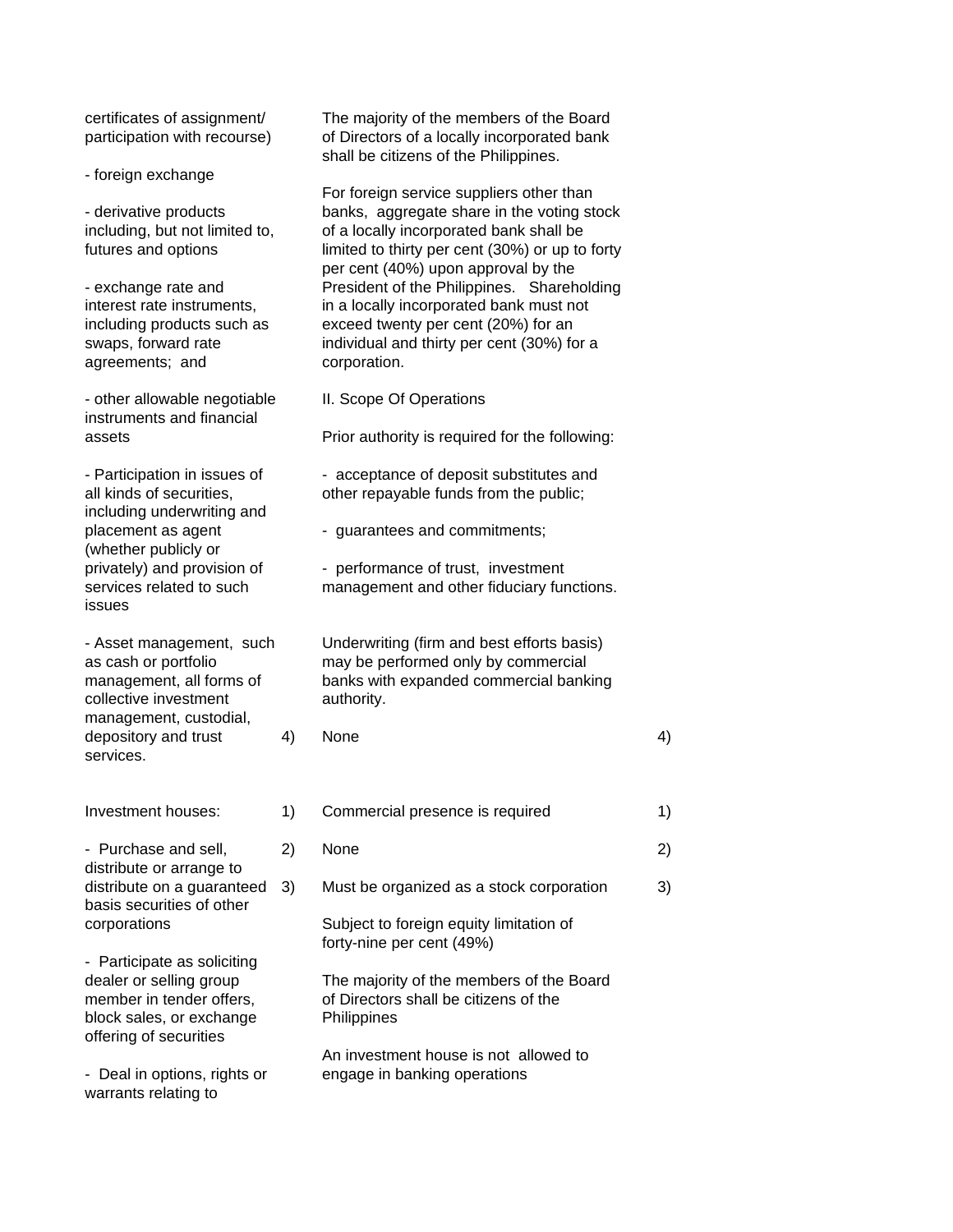| securities                                                               |    | Prior authority is required for the<br>performance of quasi-banking functions                                                                                                                                         |    |
|--------------------------------------------------------------------------|----|-----------------------------------------------------------------------------------------------------------------------------------------------------------------------------------------------------------------------|----|
| - Act as financial<br>consultant, investment<br>adviser or broker        | 4) | None                                                                                                                                                                                                                  | 4) |
| - Act as portfolio<br>manager/financial agent                            |    |                                                                                                                                                                                                                       |    |
| - Design pension,<br>profit-sharing and other<br>employee benefits plans |    |                                                                                                                                                                                                                       |    |
| <b>Financial Advisory</b><br>Services, as follows:                       | 1) | None                                                                                                                                                                                                                  | 1) |
| credit reference and                                                     | 2) | None                                                                                                                                                                                                                  | 2) |
| analysis<br>investment and portfolio                                     | 3) | Required to be organized as a commercial<br>bank, or an investment house, or a<br>non-bank financial intermediary                                                                                                     | 3) |
| research and advice                                                      |    | For commercial banks, all limitations<br>mentioned under mode 3 above for<br>commercial banks shall apply                                                                                                             |    |
|                                                                          |    | For investment houses, all limitations<br>mentioned under mode 3 above for<br>investment houses shall apply                                                                                                           |    |
|                                                                          |    | Foreign equity participation is bound at forty<br>per cent (40%) for non-bank financial<br>intermediary                                                                                                               |    |
|                                                                          | 4) | None                                                                                                                                                                                                                  | 4) |
| Factoring                                                                | 1) | Commercial presence is required                                                                                                                                                                                       | 1) |
|                                                                          | 2) | None                                                                                                                                                                                                                  | 2) |
|                                                                          | 3) | Must be performed by a financing company<br>only, organized either as a corporation or<br>general partnership.                                                                                                        | 3) |
|                                                                          |    | Subject to foreign equity limitation of forty<br>per cent (40%)                                                                                                                                                       |    |
|                                                                          |    | Membership of non-Filipino citizens in the<br>Board of Directors is limited to one-third of<br>the Board's total membership in the case of<br>a corporation; no foreign managing<br>partners in the case of a general |    |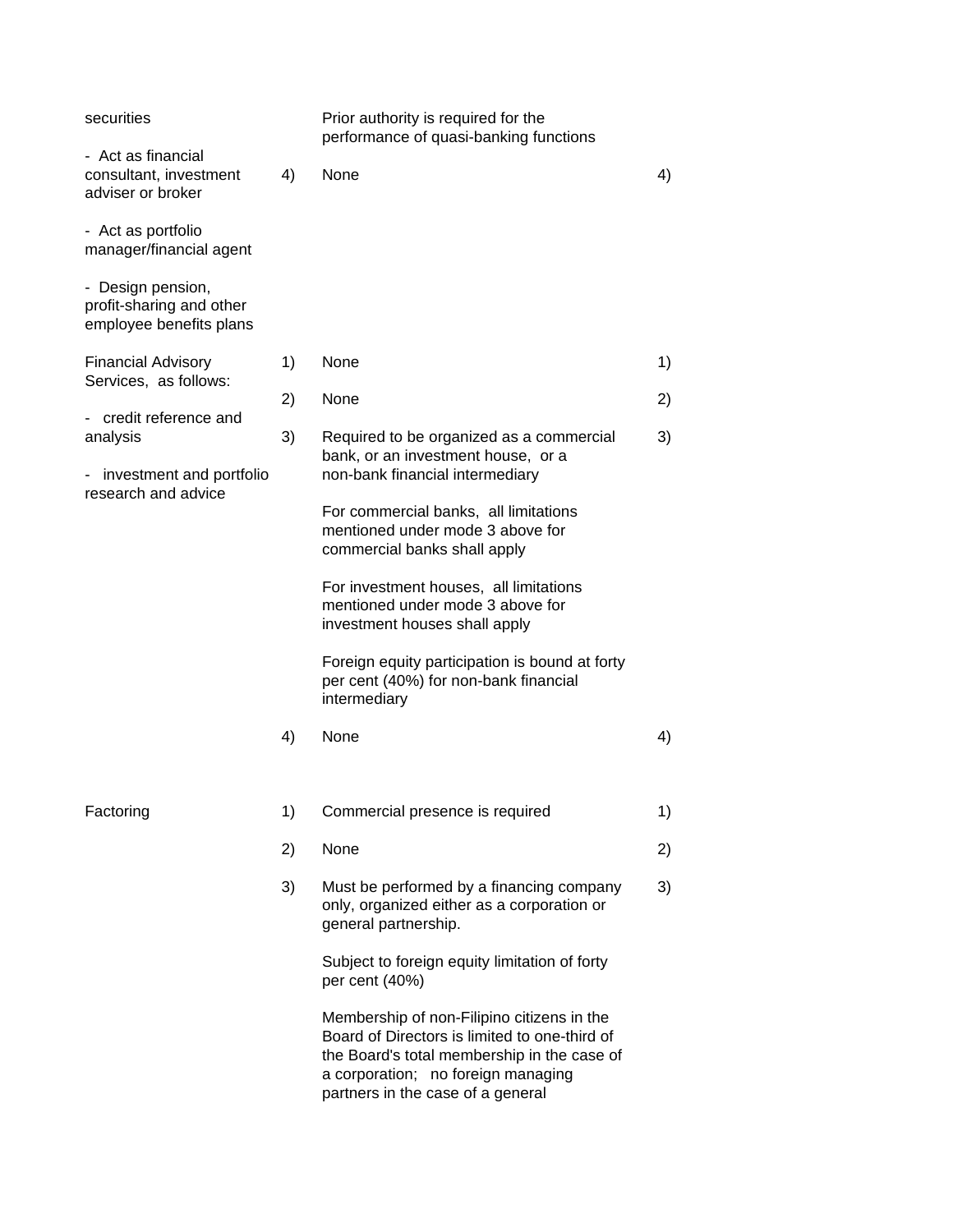partnership.

|                                                  | 4) | None                                                                                                                                                                                                                                  | 4) |
|--------------------------------------------------|----|---------------------------------------------------------------------------------------------------------------------------------------------------------------------------------------------------------------------------------------|----|
|                                                  |    |                                                                                                                                                                                                                                       |    |
| Financial leasing                                | 1) | Commercial presence is required                                                                                                                                                                                                       | 1) |
|                                                  | 2) | None                                                                                                                                                                                                                                  | 2) |
|                                                  | 3) | Must be performed by a financing company<br>only, organized either as a corporation or<br>general partnership.                                                                                                                        | 3) |
|                                                  |    | Subject to foreign equity limitation of forty<br>per cent (40%)                                                                                                                                                                       |    |
|                                                  |    | Membership of non-Filipino citizens in the<br>Board of Directors is limited to one-third of<br>the Board's total membership in the case of<br>a corporation; no foreign managing<br>partners in the case of a general<br>partnership. |    |
|                                                  | 4) | None                                                                                                                                                                                                                                  | 4) |
|                                                  |    |                                                                                                                                                                                                                                       |    |
| Money broking and Foreign 1)<br>Exchange broking |    | Commercial presence is required                                                                                                                                                                                                       | 1) |
|                                                  | 2) | None                                                                                                                                                                                                                                  | 2) |
|                                                  | 3) | Required to be organized as a commercial<br>bank or a non-bank financial intermediary                                                                                                                                                 | 3) |
|                                                  |    | For commercial banks, all other limitations<br>mentioned in mode 3 above for commercial<br>banks shall apply.                                                                                                                         |    |
|                                                  |    | Foreign equity participation is bound at forty<br>per cent (40%) for non-bank financial<br>intermediary.                                                                                                                              |    |
|                                                  | 4) | None                                                                                                                                                                                                                                  | 4) |
| Credit card services                             | 1) | Commercial presence is required                                                                                                                                                                                                       | 1) |
|                                                  |    |                                                                                                                                                                                                                                       |    |
|                                                  | 2) | None                                                                                                                                                                                                                                  | 2) |
|                                                  | 3) | Required to be organized as a commercial<br>bank or a non-bank financial intermediary                                                                                                                                                 | 3) |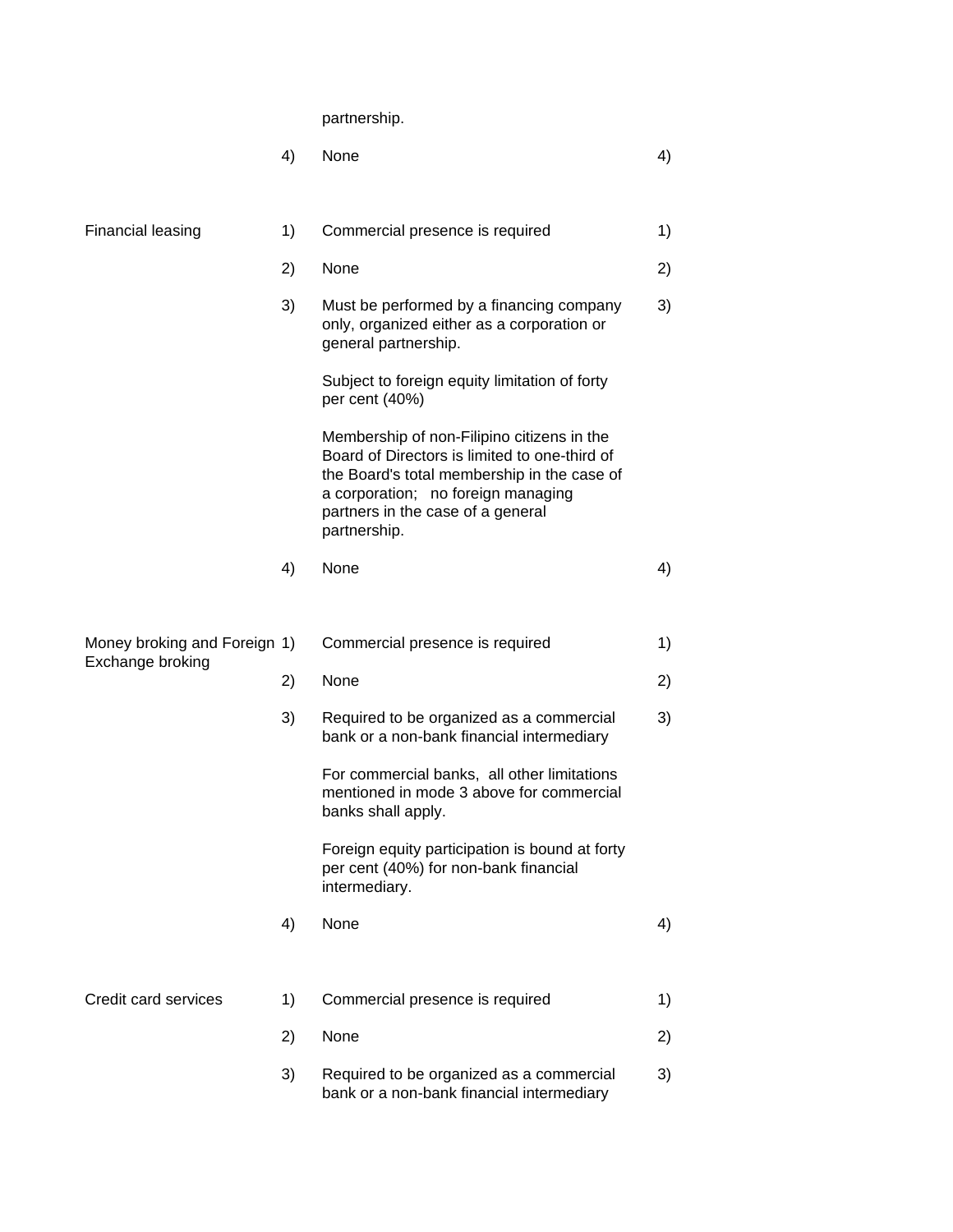For commercial banks, all other limitations mentioned in mode 3 above for commercial banks shall apply.

Foreign equity participation is bound at forty per cent (40%) for non-bank financial intermediary.

- 4) None 4)
- Promotion and provision of 1) Commercial presence is required 1) information by a the services or products
- dealership/brokerage
- Trading for own account counter market or
- products such as warrants
- 

kinds of securities,

placement as agent

issues

representative office about 2) None 2012 2013 offered by a foreign bank 3) None 30 and 30 and 30 and 30 and 30 and 30 and 30 and 30 and 30 and 30 and 30 and 30 and 30 and 30 and 30 and 30 and 30 and 30 and 30 and 30 and 30 and 30 and 30 and 30 and 30 and 30 and 30 and 4) None 4) Securities 1) Commercial presence is required 1) 1 2) None 2) or for account of 3) Required to be organized as an investment 3) customers, whether in an house or as a securities broker/dealer exchange, in an over-the- corporation or partnership. otherwise, the following: For investment houses, all other limitations mentioned under mode (3) above for - Equities and its derivative investment houses shall apply. and options For securities broker/dealer - must be a member of the stock exchange. - Transferable securities Membership is limited to 200. Underwriting is allowed only on best-efforts basis. 4) None 4) Participation in issues of all 1) Commercial presence is required 1) including under-writing and 2) None 20 20 (whether publicly or 3) Required to be organized as an investment 3) privately) and provision of house or as a securities broker/dealer services related to such corporation or partnership. For investment houses, all other limitations mentioned under mode (3) above for investment houses shall apply.

For securities broker/dealer - must be a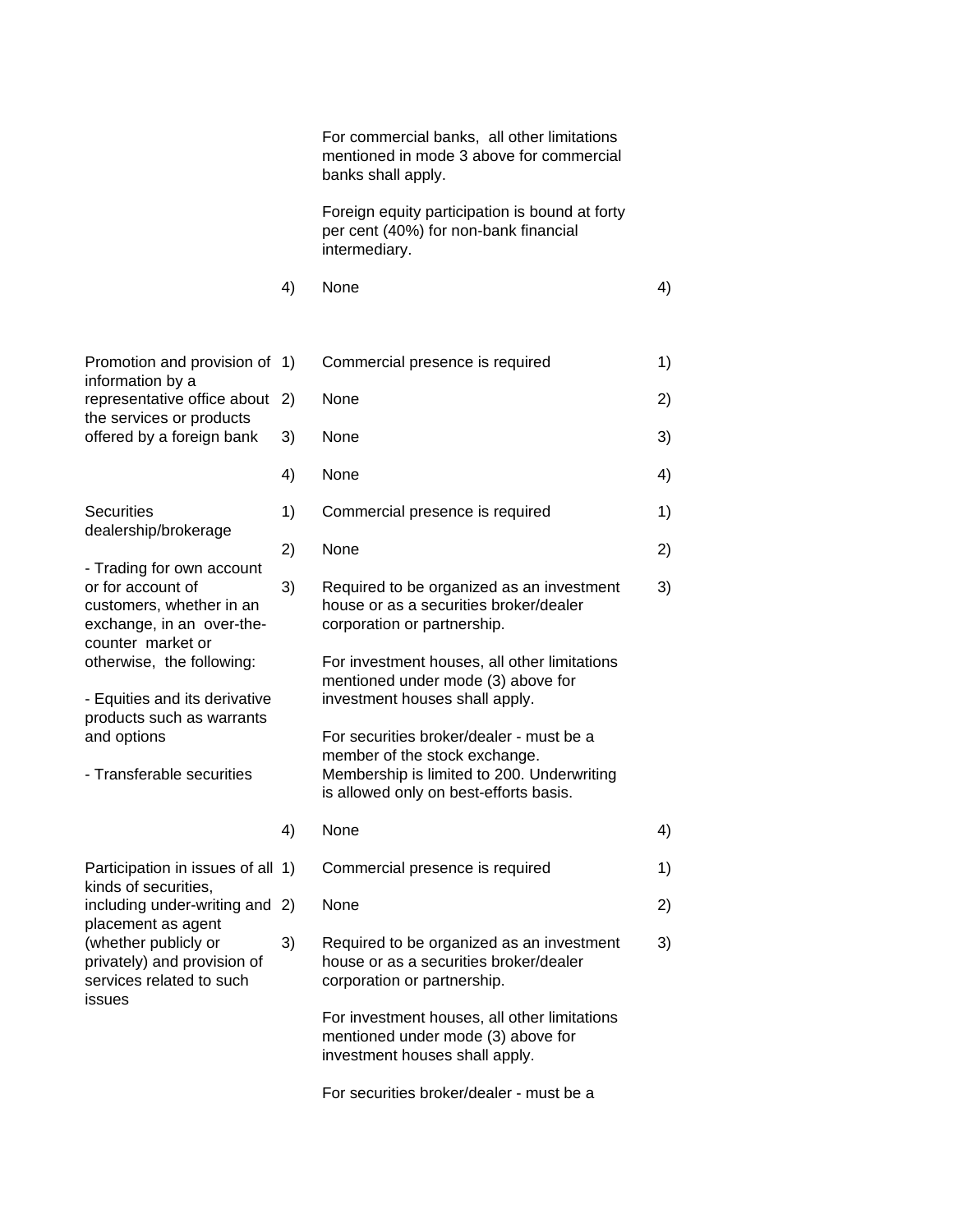member of the stock exchange. Membership is limited to 200. Underwriting is allowed only on best-efforts basis.

|                                                                                                                                                           | 4) | None                                                                                                                                                                                                                                                                                                                              | 4) |
|-----------------------------------------------------------------------------------------------------------------------------------------------------------|----|-----------------------------------------------------------------------------------------------------------------------------------------------------------------------------------------------------------------------------------------------------------------------------------------------------------------------------------|----|
| Performance of the<br>functions of stock transfer<br>agent such as but not<br>limited to monitoring the<br>issuance and transfer of<br>stock certificates | 1) | Commercial presence is required                                                                                                                                                                                                                                                                                                   | 1) |
|                                                                                                                                                           | 2) | None                                                                                                                                                                                                                                                                                                                              | 2) |
|                                                                                                                                                           | 3) | Must be organized either as a corporation<br>or partnership with at least one certified<br>public accountant duly licensed in the<br>Philippines                                                                                                                                                                                  | 3) |
|                                                                                                                                                           | 4) | None                                                                                                                                                                                                                                                                                                                              | 4) |
| Transactions of an issuer                                                                                                                                 | 1) | Commercial presence is required                                                                                                                                                                                                                                                                                                   | 1) |
| primarily engaged in the<br>business of investing,                                                                                                        | 2) | None                                                                                                                                                                                                                                                                                                                              | 2) |
| reinvesting or trading in<br>securities                                                                                                                   | 3) | Must be performed by an investment<br>company.                                                                                                                                                                                                                                                                                    | 3) |
|                                                                                                                                                           |    | Foreign equity participation is bound at forty<br>per cent (40%)                                                                                                                                                                                                                                                                  |    |
|                                                                                                                                                           |    | All members of the Board of Directors must<br>be citizens of the Philippines.                                                                                                                                                                                                                                                     |    |
|                                                                                                                                                           | 4) | None                                                                                                                                                                                                                                                                                                                              | 4) |
| Sale of contracts for the<br>payment of benefits or                                                                                                       | 1) | Commercial presence is required                                                                                                                                                                                                                                                                                                   | 1) |
| performance of future<br>services such as life,                                                                                                           | 2) | None                                                                                                                                                                                                                                                                                                                              | 2) |
| education, pension and<br>internment plans                                                                                                                | 3) | Foreign equity participation is bound at forty<br>per cent (40%)                                                                                                                                                                                                                                                                  | 3) |
|                                                                                                                                                           | 4) | None                                                                                                                                                                                                                                                                                                                              | 4) |
| Insurance<br>All subsectors                                                                                                                               |    | 3),4) Limitations listed in the all-sector horizontal<br>section and all financial services section<br>shall apply.                                                                                                                                                                                                               |    |
|                                                                                                                                                           | 3) | Limitations in market access listed in the<br>specific sub-sectors below shall not apply<br>to existing wholly or majority<br>foreign-owned authorized#3<br>insurance/reinsurance companies and to<br>those insurance/reinsurance companies<br>that will be permitted entry for the period<br>October 1994-October 1996 under the |    |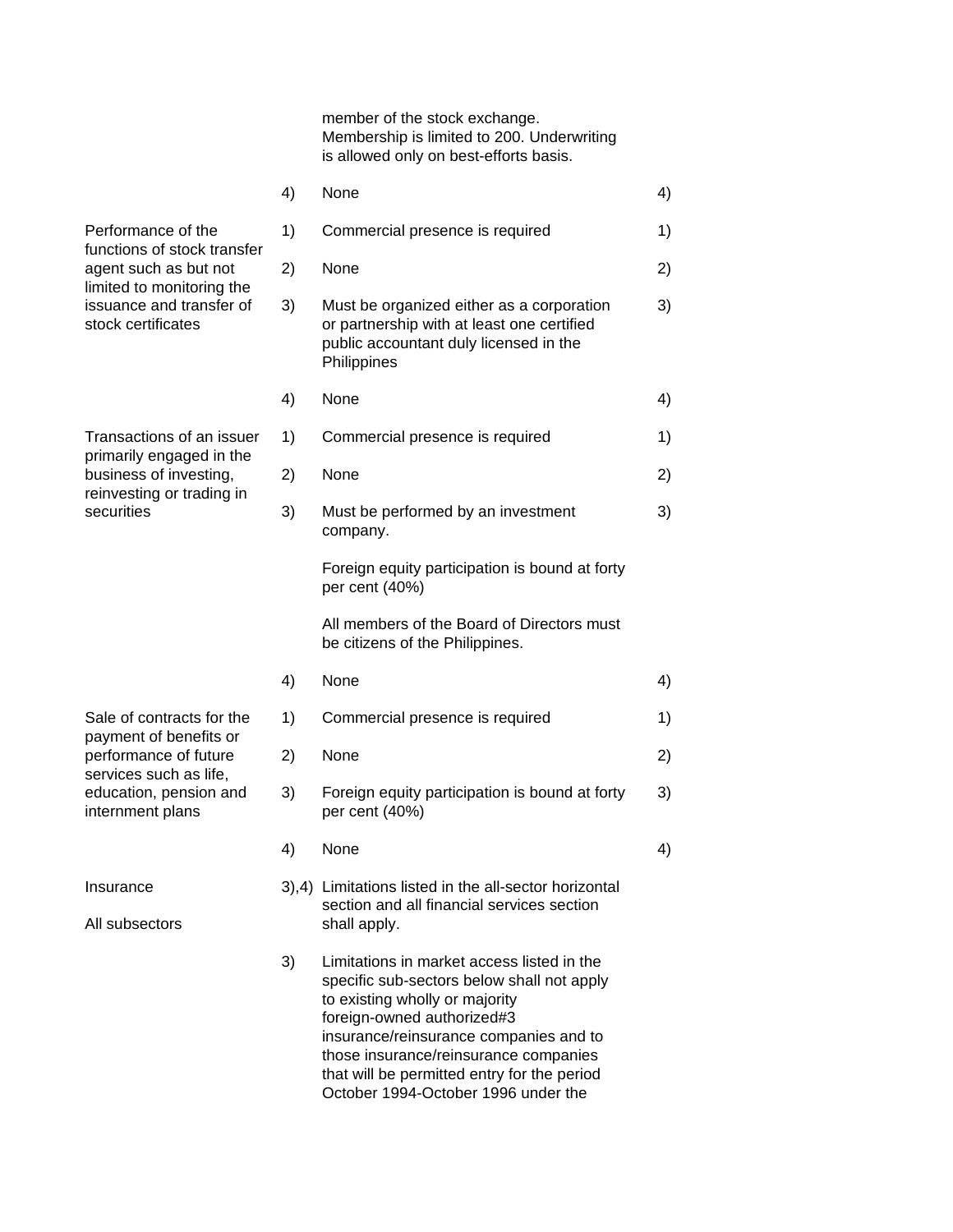|                                                             |    | terms and conditions of Department of<br>Finance Order No. 100 and 100-A.                                                                                                                                    |    |
|-------------------------------------------------------------|----|--------------------------------------------------------------------------------------------------------------------------------------------------------------------------------------------------------------|----|
|                                                             | 4) | Qualified Non-Filipino citizens may be<br>employed for technical positions only within<br>the first five (5) years of operation of the<br>enterprise, their stay not to exceed five (5)<br>years upon entry. |    |
|                                                             |    | Each employed non-Filipino citizen shall<br>have at least two (2) Filipino understudies.                                                                                                                     |    |
| Life insurance as follows:<br>- Ordinary                    | 1) | Risks located in the Philippines should be<br>insured with the companies authorized#4<br>to transact business in the Philippines                                                                             | 1) |
| - Group<br>- Industrial                                     | 2) | Same as (1) above                                                                                                                                                                                            | 2) |
| - Health and accident<br>- Annuities                        | 3) | Market access is limited to:                                                                                                                                                                                 | 3) |
|                                                             |    | a. Acquisition of up to forty per cent<br>(40%) of the voting stock of an existing<br>domestic insurance company.                                                                                            |    |
|                                                             |    | b. Investing in up to forty per cent (40%)<br>of the voting stock of a new locally<br>incorporated insurance company.                                                                                        |    |
|                                                             |    | Participation of non-Filipino citizens in the<br>Board of Directors of a locally incorporated<br>insurance company is limited to one-third of<br>the Board's total membership.                               |    |
|                                                             | 4) | None                                                                                                                                                                                                         | 4) |
| General non-life, as<br>follows:                            | 1) | Risks located in the Philippines shall be<br>insured with the companies authorized#5<br>to transact business in the Philippines                                                                              | 1) |
| - Fire and allied risks/<br>earthquakes/                    | 2) | Same as (1) above                                                                                                                                                                                            | 2) |
| shock/typhoon/<br>floods/tidal wave                         | 3) | Market access is limited to:                                                                                                                                                                                 | 3) |
| - Marine<br>ocean marine/<br>inland marine/<br>marine hull/ |    | (a) Acquisition of up to forty per cent<br>(40%) of the voting stock of an existing<br>domestic insurance company.                                                                                           |    |
| aviation<br>- Casualty                                      |    | (b) Investing in up to forty per cent (40%)<br>of the voting stock of a new locally<br>incorporated insurance company.                                                                                       |    |
| motor car/<br>health and accident/<br>burglary/             |    | Participation of non-Filipino citizens in the<br>Board of Directors of a locally incorporated                                                                                                                |    |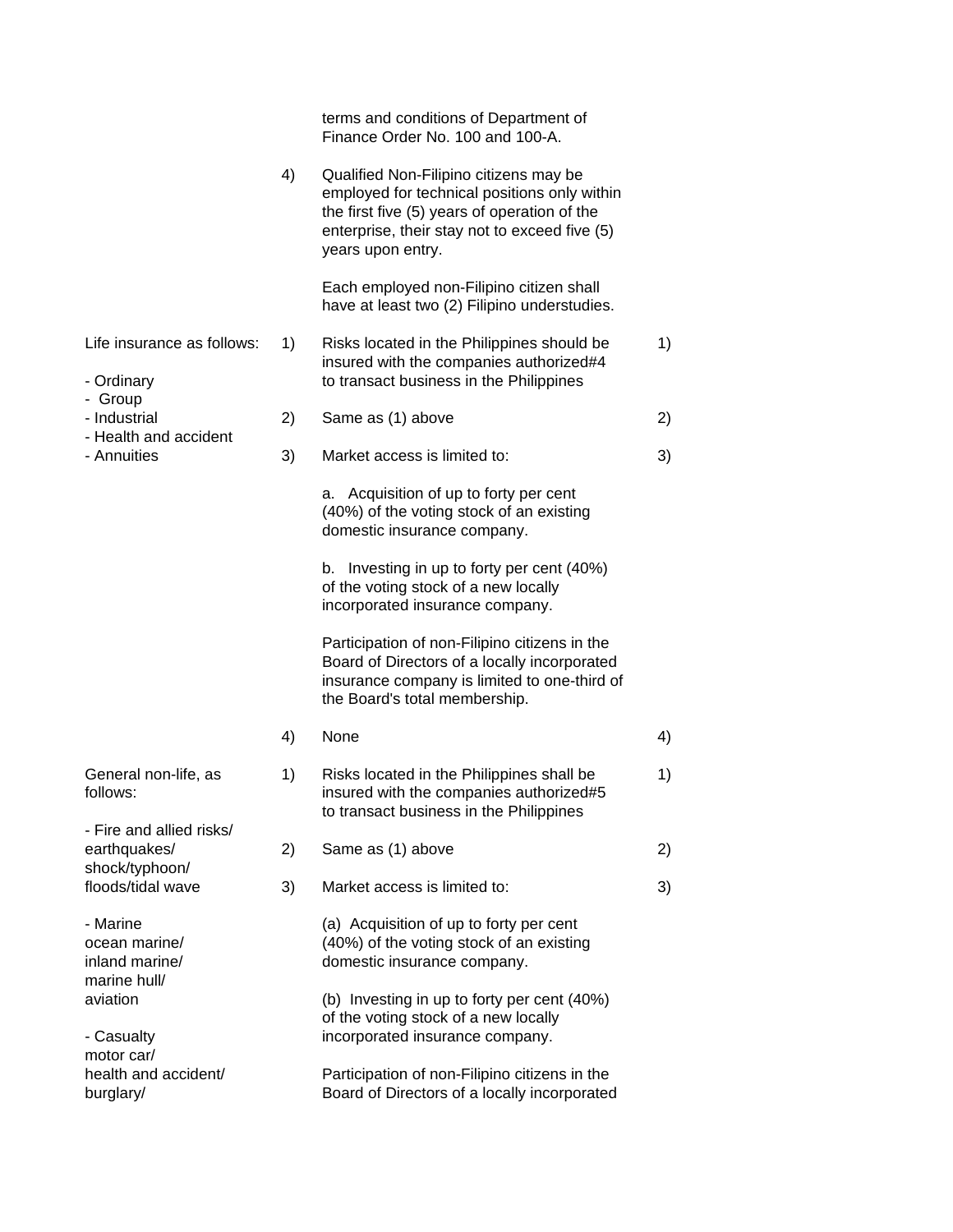| engineering<br>miscellaneous                 |    | insurance company is limited to one third of<br>the Board's total membership.                                                                                                    |    |
|----------------------------------------------|----|----------------------------------------------------------------------------------------------------------------------------------------------------------------------------------|----|
| - Suretyship<br>fidelity/surety bonds        | 4) | None                                                                                                                                                                             | 4) |
| Insurance auxiliary<br>services, as follows: | 1) | Commercial presence is required                                                                                                                                                  | 1) |
| - acturial consultancies                     | 2) | None                                                                                                                                                                             | 2) |
| - average adjustors                          | 3) | Subject to foreign equity limitation of forty<br>per cent (40%)                                                                                                                  | 3) |
|                                              |    | Participation of non-Filipino citizens in the<br>Board of Directors of domestic companies<br>is limited to one third of the Board's total<br>membership.                         |    |
|                                              | 4) | None                                                                                                                                                                             | 4) |
| Reinsurance/Retrocession                     | 1) | Priority cessions to authorized<br>insurance/reinsurance companies                                                                                                               | 1) |
|                                              |    | Foreign unauthorized reinsurers should be<br>represented by resident agents duly<br>registered with the Insurance Commission                                                     |    |
|                                              |    | Ten per cent (10%) of total insurance<br>cessions to foreign unauthorized<br>reinsurers should be ceded to the National<br>Reinsurance Corporation of the Philippines.           |    |
|                                              | 2) | Same as (1) above                                                                                                                                                                | 2) |
|                                              | 3) | Market access is limited to:                                                                                                                                                     | 3) |
|                                              |    | (a) Acquisition of up to forty per cent<br>(40%) of the voting stock of an existing<br>domestic reinsurance company.                                                             |    |
|                                              |    | (b) Investing in up to forty per cent (40%)<br>of the voting stock of a new locally<br>incorporated reinsurance company.                                                         |    |
|                                              |    | Participation of non-Filipino citizens in the<br>Board of Directors of a locally incorporated<br>reinsurance company is limited to one third<br>of the Board's total membership. |    |
|                                              | 4) | None                                                                                                                                                                             | 4) |
| <b>TOURISM</b>                               |    |                                                                                                                                                                                  |    |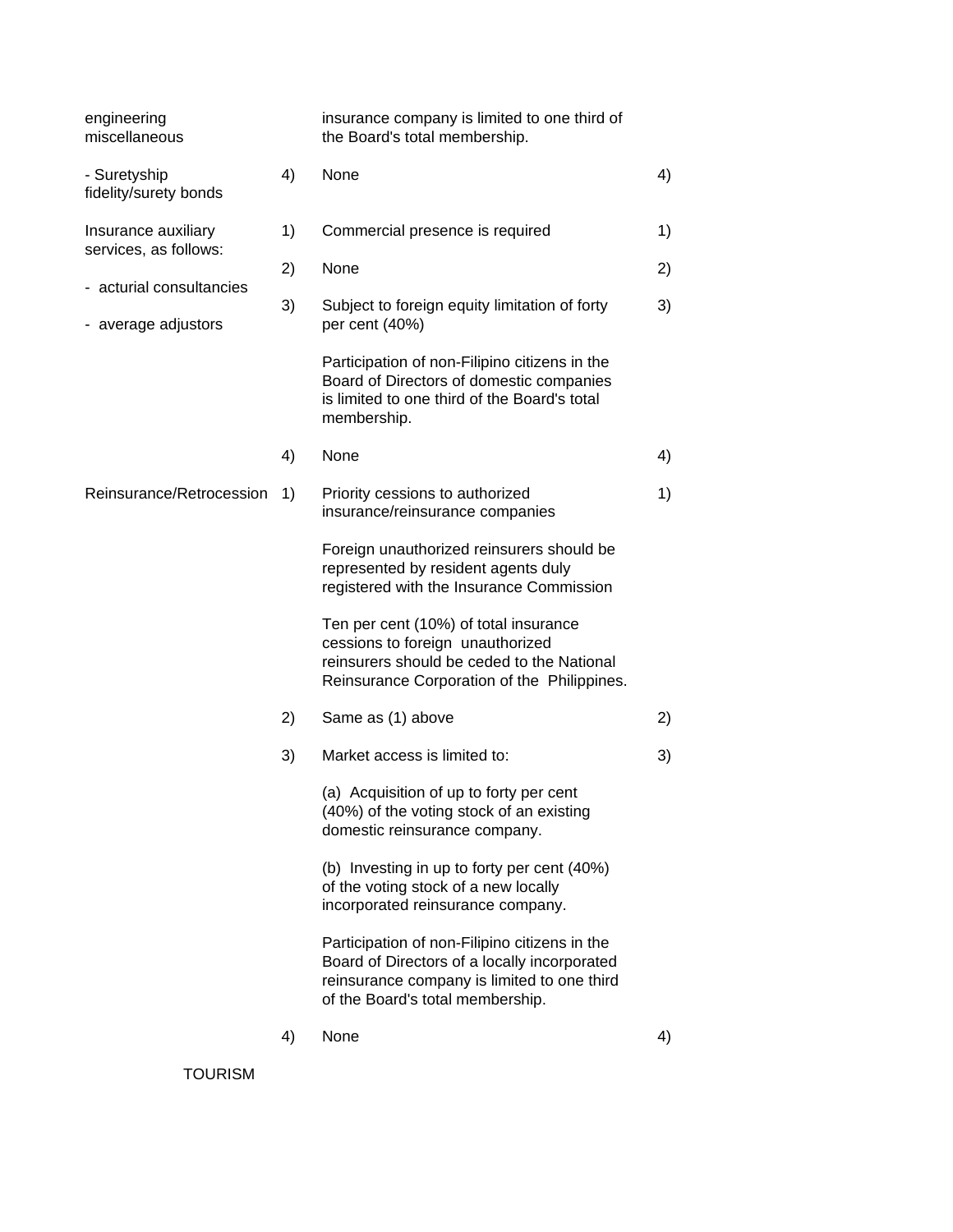| Tourism accommodation<br>facilities                                  | 1) | Unbound*                                                                                                                                                                                                                                                   | 1) |
|----------------------------------------------------------------------|----|------------------------------------------------------------------------------------------------------------------------------------------------------------------------------------------------------------------------------------------------------------|----|
|                                                                      | 2) | None                                                                                                                                                                                                                                                       | 2) |
| - Hotel<br>- Resort<br>- Pension house<br>- Tourist inn<br>- Apartel | 3) | Subject to foreign equity limitation of 40 per<br>cent for pension house, tourist inn and<br>apartel                                                                                                                                                       | 3) |
|                                                                      | 4) | As a general rule, only citizens of the<br>Philippines can be employed in<br>tourism-oriented establishments.                                                                                                                                              | 4) |
|                                                                      |    | However, for hotels and resorts, aliens<br>may be employed subject to the pertinent<br>provisions of the Tripartite Agreement<br>among the Department of Tourism,<br>Department of Labor and Employment and<br>the Bureau of Immigration, as follows:      |    |
|                                                                      |    | i) Only hotels/resorts duly accredited by<br>the Department of Tourism shall be allowed<br>to engage the services of aliens                                                                                                                                |    |
|                                                                      |    | ii) Aliens may occupy a maximum of four<br>(4) managerial positions in a hotel or resort<br>establishment                                                                                                                                                  |    |
|                                                                      |    | iii) For new hotels or resorts, aliens<br>required during the pre-operation stage and<br>up to six (6) months after opening of the<br>hotel/resort to the public may be employed                                                                           |    |
|                                                                      |    | iv) The services of aliens may be engaged<br>during special occasions/events such as<br>food festivals, provided the service<br>contract shall be limited to a period of three<br>(3) months renewable for a maximum<br>period of another three (3) months |    |
| <b>Specialty Restaurants</b>                                         | 1) | Unbound*                                                                                                                                                                                                                                                   | 1) |
|                                                                      | 2) | None                                                                                                                                                                                                                                                       | 2) |
|                                                                      | 3) | No foreign equity is allowed if the specialty<br>restaurant is not part of the facilities of a<br>hotel.                                                                                                                                                   | 3) |
|                                                                      | 4) | Aliens may be employed in specialty<br>restaurants subject to pertinent provisions<br>of the Tripartite Agreement among the<br>Department of Tourism, Department of<br>Labor and Employment and the Bureau of<br>Immigration, as follows:                  | 4) |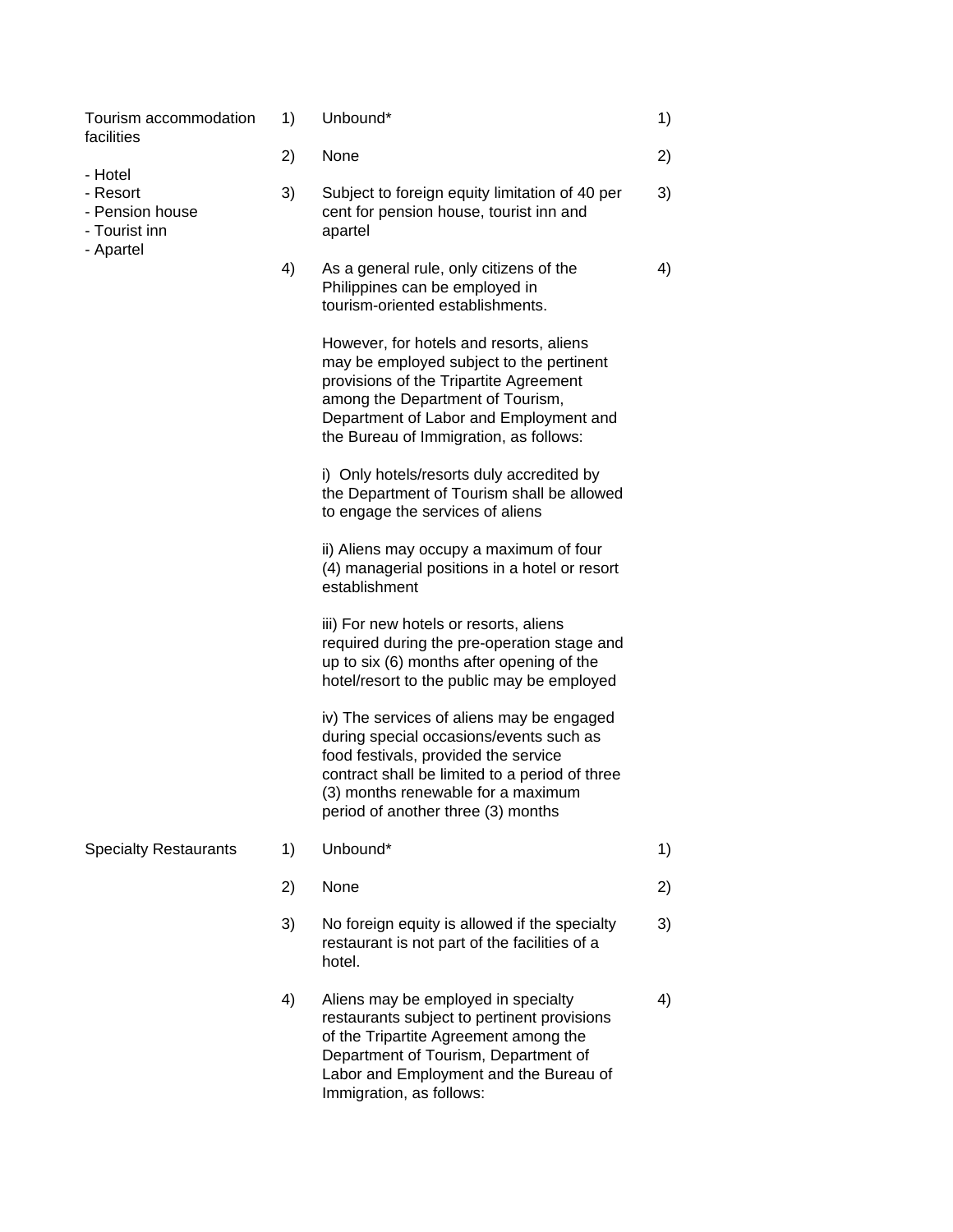|                                            |    | i) Only specialty restaurarants duly<br>accredited with the Department of Tourism<br>as well as those forming part of the<br>integrated operation of accredited<br>hotels/resorts may be allowed to engage<br>the services of aliens;                                                                                                   |    |
|--------------------------------------------|----|-----------------------------------------------------------------------------------------------------------------------------------------------------------------------------------------------------------------------------------------------------------------------------------------------------------------------------------------|----|
|                                            |    | ii) A specialty restaurant with a minimum of<br>75-seat capacity shall be allowed to employ<br>one (1) alien Specialty Chef or Sous Chef.<br>In the initial stage of operation of a specialty<br>restaurant and for a maximum period of<br>two (2) years, three (3) more alien<br>specialty chefs or sous chefs may be<br>employed; and |    |
|                                            |    | iii) A specialty restaurant with a seating<br>capacity of 500 or more may be allowed to<br>employ three (3) additional aliens in any of<br>the following positions: specialty chef,<br>sous chef, food service manager or a<br>combination of the above.                                                                                |    |
| <b>Professional Congress</b><br>Organizers | 1) | Unbound*                                                                                                                                                                                                                                                                                                                                | 1) |
|                                            | 2) | None                                                                                                                                                                                                                                                                                                                                    | 2) |
|                                            | 3) | Subject to foreign equity limitation of 40 per<br>cent                                                                                                                                                                                                                                                                                  | 3) |
|                                            | 4) | None                                                                                                                                                                                                                                                                                                                                    | 4) |
| <b>Travel Agencies</b>                     | 1) | Commercial presence is required                                                                                                                                                                                                                                                                                                         | 1) |
|                                            | 2) | None                                                                                                                                                                                                                                                                                                                                    | 2) |
|                                            | 3) | Subject to foreign equity limitation of 40 per<br>cent                                                                                                                                                                                                                                                                                  | 3) |
|                                            | 4) | Managers and executives must be resident<br>Filipino citizens                                                                                                                                                                                                                                                                           | 4) |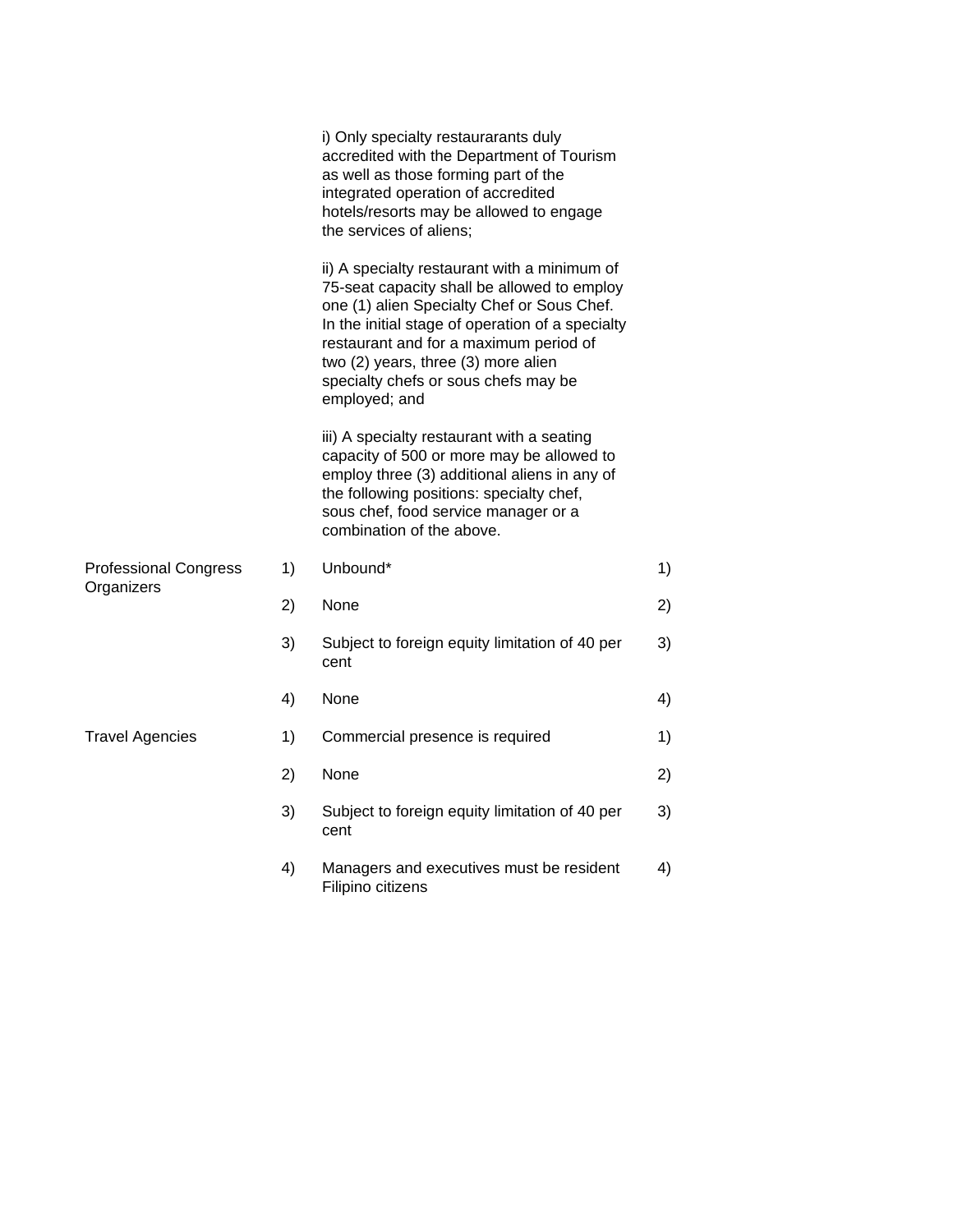| None     |                                                                                                                                                                                            |
|----------|--------------------------------------------------------------------------------------------------------------------------------------------------------------------------------------------|
| None     |                                                                                                                                                                                            |
| None     |                                                                                                                                                                                            |
| None     | #2 Subject to the Cargo<br>Reservation Law which requires<br>that cargoes owned by<br>government-owned or controlled<br>corporations shall be shipped on<br>board Philippine flag vessels. |
| None     |                                                                                                                                                                                            |
| None     |                                                                                                                                                                                            |
| None     |                                                                                                                                                                                            |
|          |                                                                                                                                                                                            |
| None     |                                                                                                                                                                                            |
| Unbound* | * Due to lack of technical<br>feasibility.                                                                                                                                                 |
| None     |                                                                                                                                                                                            |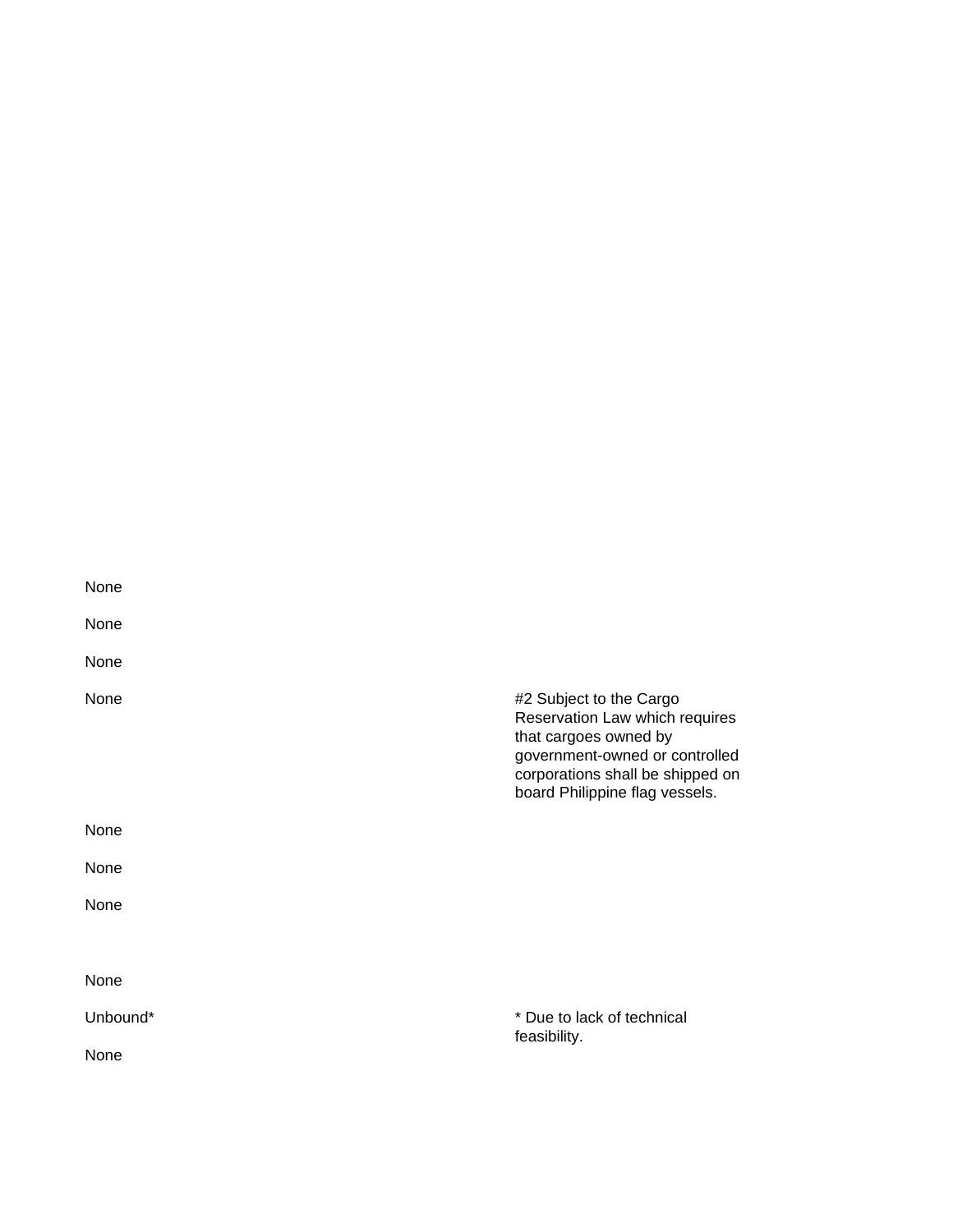| None     |                                            |
|----------|--------------------------------------------|
| None     |                                            |
|          |                                            |
| None     |                                            |
| None     |                                            |
| None     |                                            |
| None     |                                            |
| Unbound* | * Due to lack of technical                 |
| None     | feasibility.                               |
| None     |                                            |
| None     |                                            |
| None     |                                            |
| None     |                                            |
| None     |                                            |
| None     |                                            |
|          |                                            |
| Unbound* | * Due to lack of technical<br>feasibility. |
| None     |                                            |
| None     |                                            |
| None     |                                            |
| Unbound* | * Due to lack of technical<br>feasibility. |
| None     |                                            |
| None     |                                            |
| None     |                                            |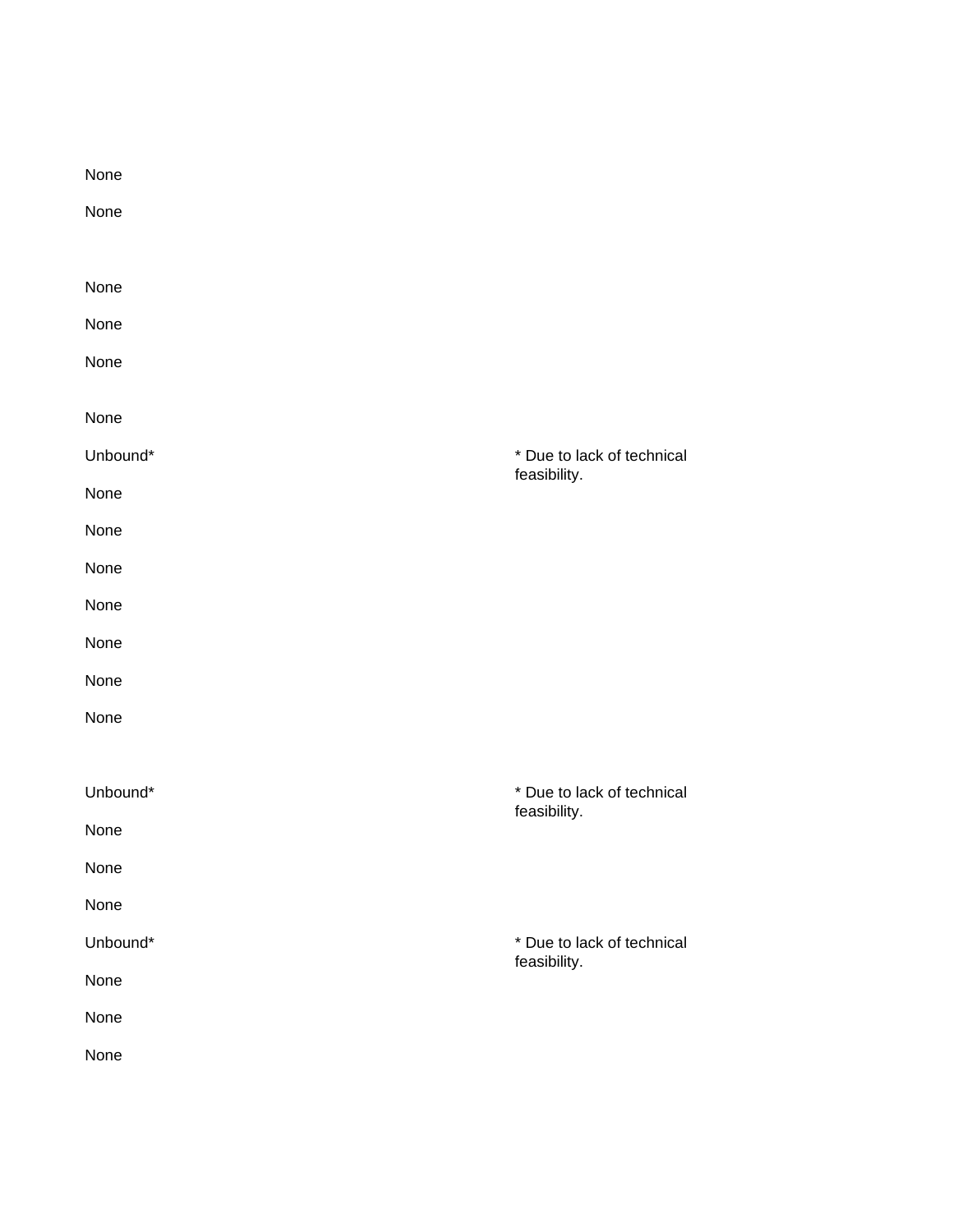| Unbound*<br>None<br>None | * Due to lack of technical<br>feasibility. |
|--------------------------|--------------------------------------------|
|                          |                                            |
| None                     |                                            |
| Unbound*                 | * Due to lack of technical<br>feasibility. |
| None                     |                                            |
| None                     |                                            |
| None                     |                                            |
|                          |                                            |
| Unbound*                 | * Due to lack of technical<br>feasibility. |
| None                     |                                            |
| None                     |                                            |
| None                     |                                            |
| None                     |                                            |
| None                     |                                            |
| None                     |                                            |
| None                     |                                            |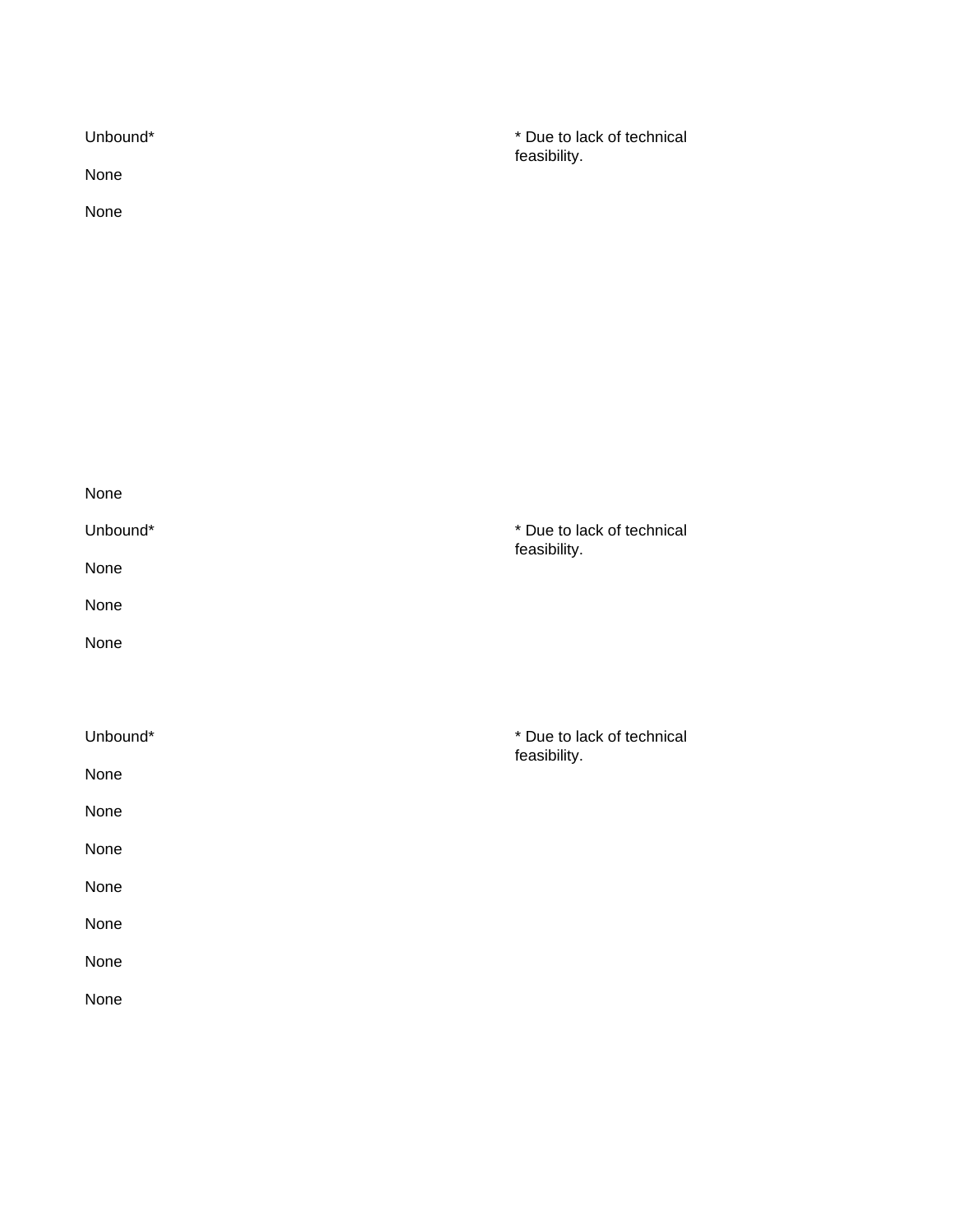| None |  |  |  |
|------|--|--|--|
| None |  |  |  |
| None |  |  |  |
| None |  |  |  |
|      |  |  |  |
| None |  |  |  |
|      |  |  |  |
| None |  |  |  |
| None |  |  |  |
|      |  |  |  |
|      |  |  |  |

ral Agreement on Trade in Services and its Annex on Financial Services.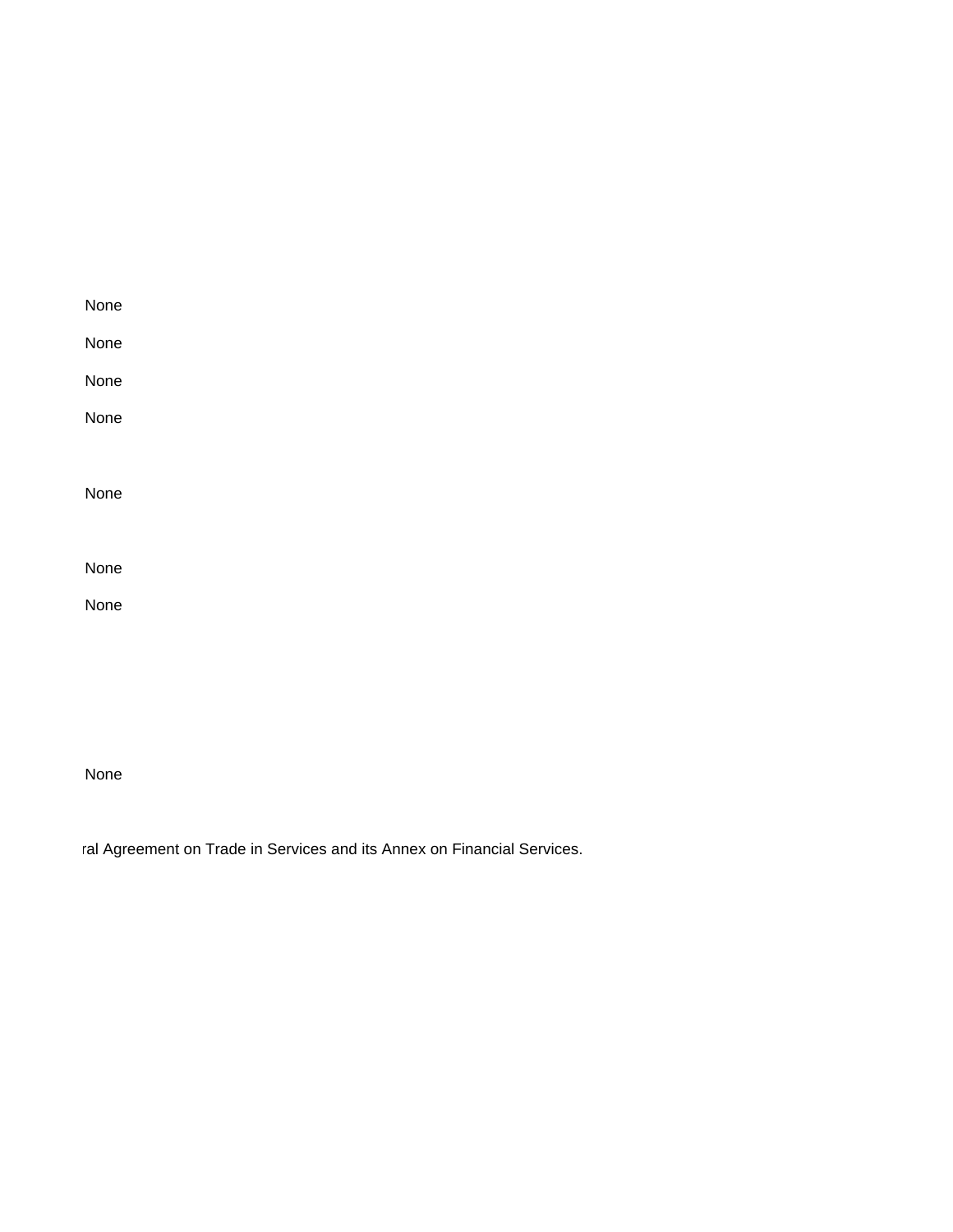None

A foreign bank, widely-owned and publicly listed, may avail itself of only one form of commercial presence at a time. However, this shall not preclude secondary investment in the equity of a locally incorporated bank not exceeding thirty per cent (30%) of voting stock or forty per cent (40%) upon approval by the President of the Philippines.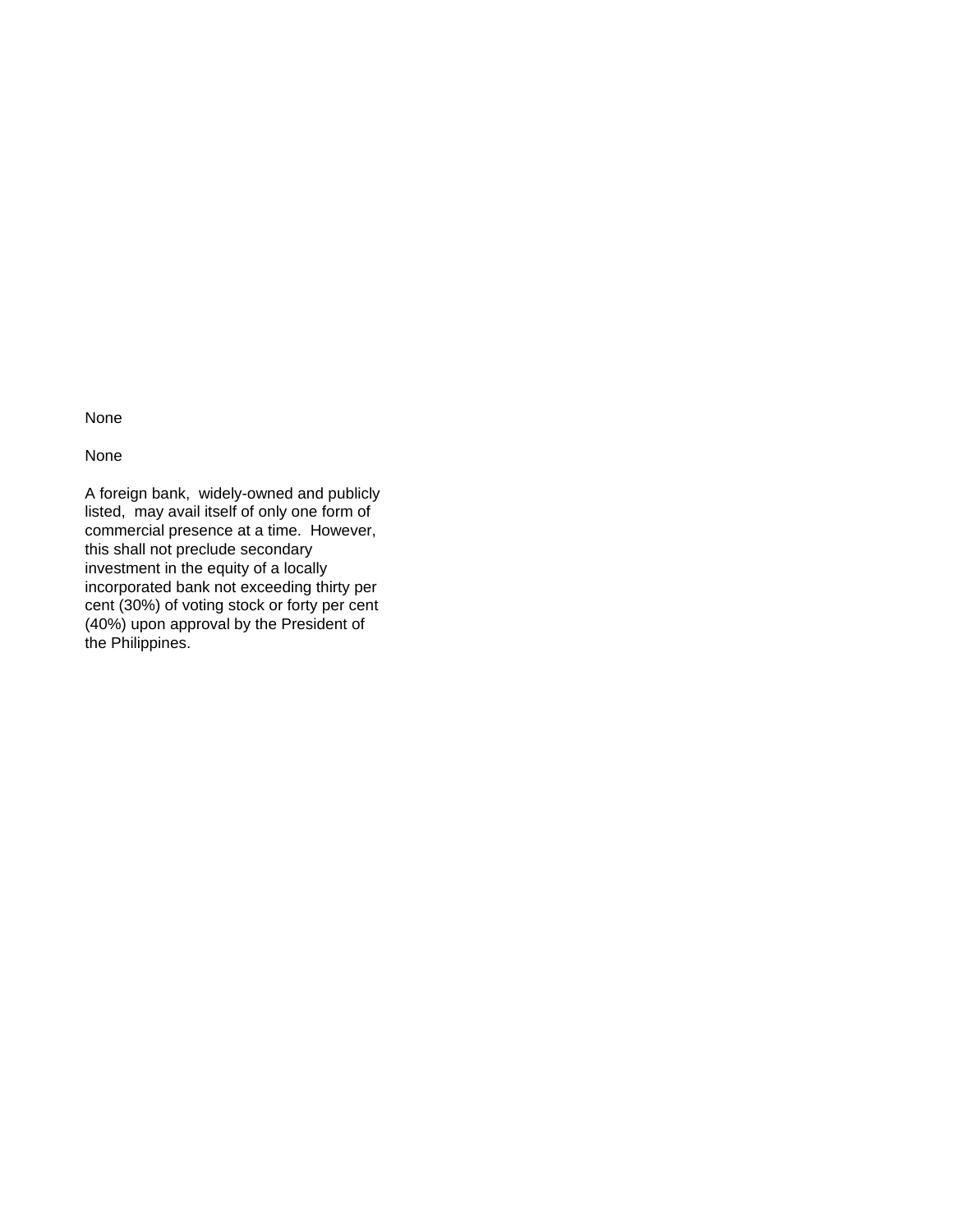A non-Filipino citizen employed as officer or assigned to do technical functions shall have two Filipino understudies.

None

None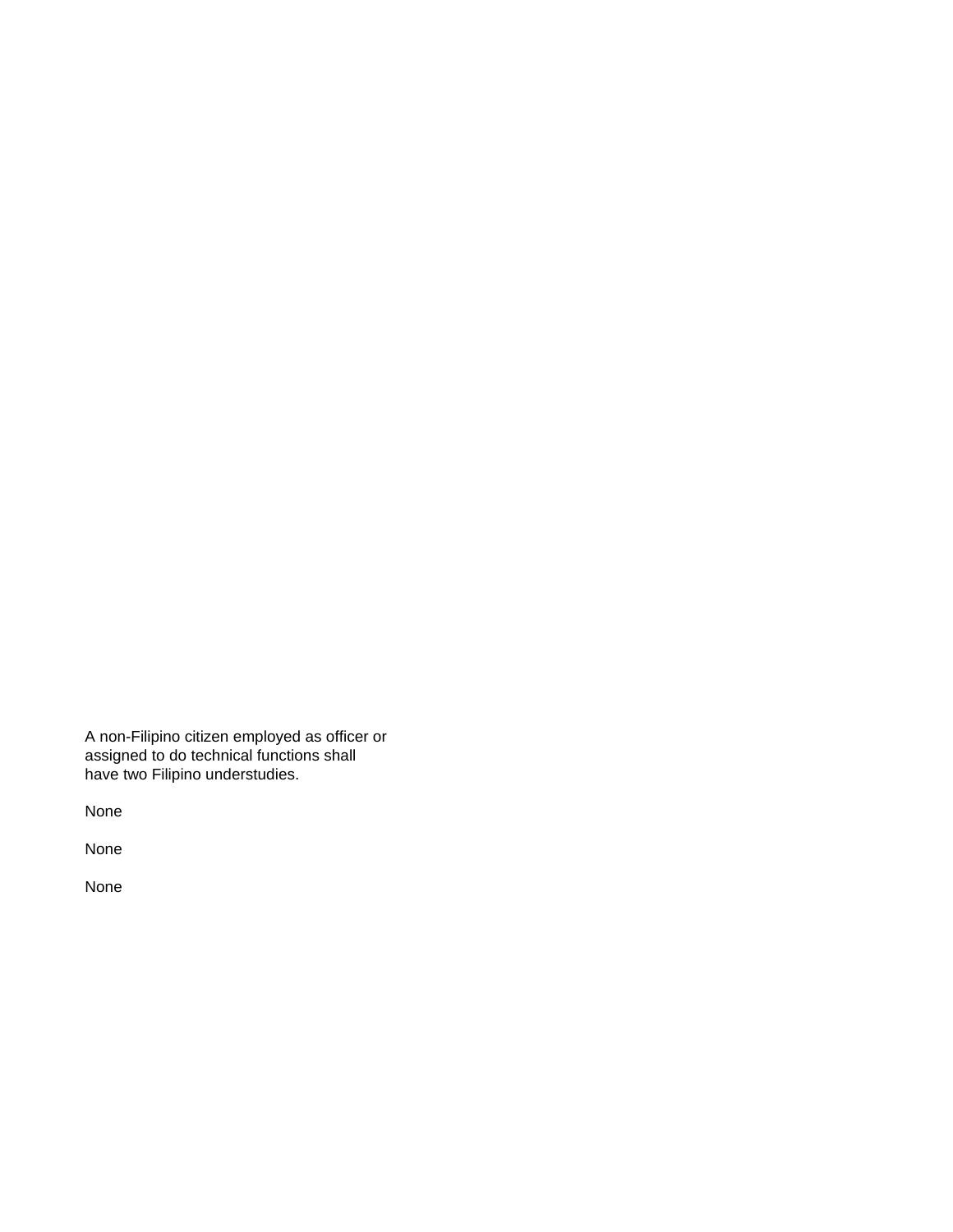None

None

None

A non-Filipino citizen employed as officer or assigned to do technical functions shall have two Filipino understudies.

None

None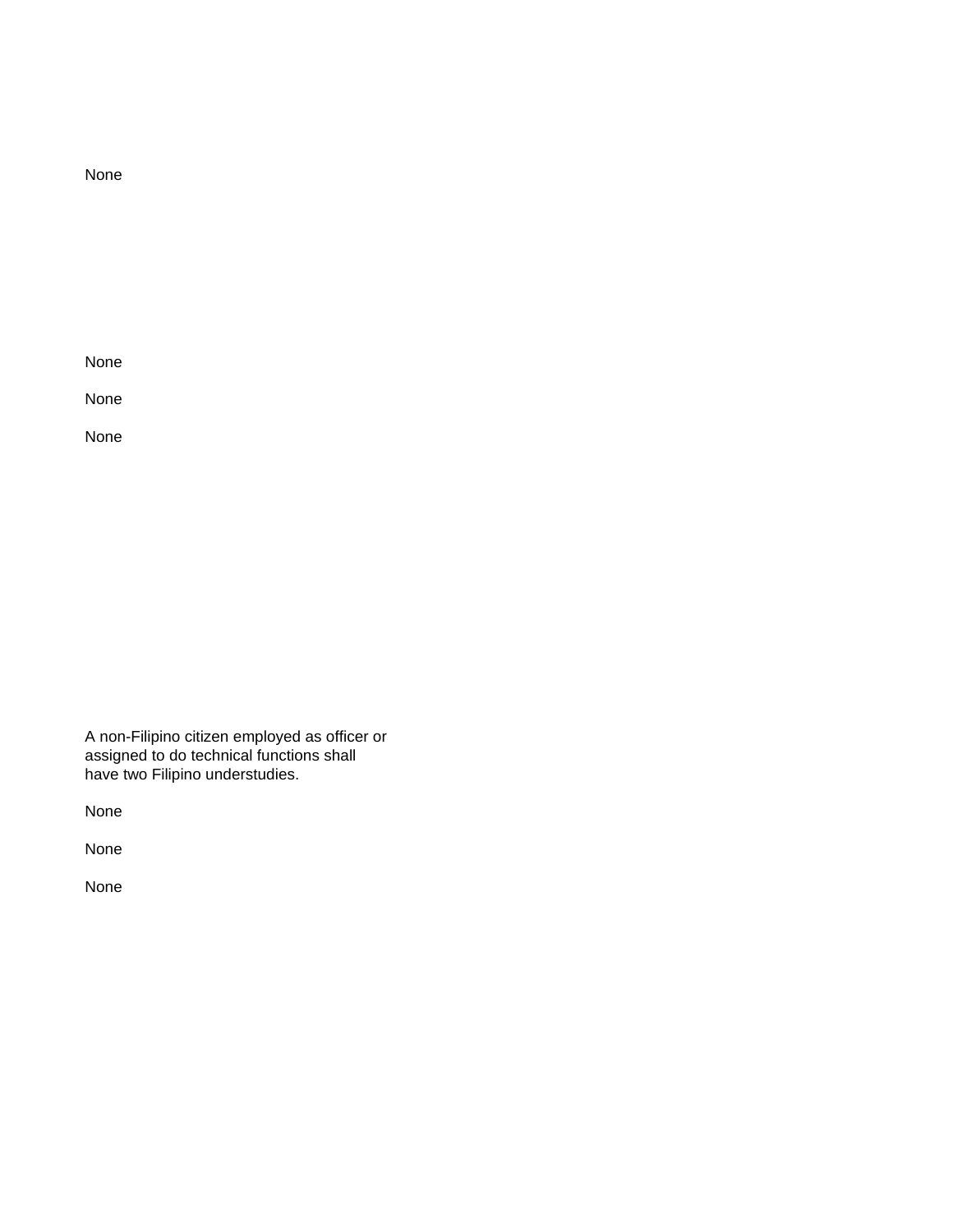A non-Filipino citizen employed as officer or assigned to do technical functions shall have two Filipino understudies.

None

None

None

A non-Filipino citizen employed as officer or assigned to do technical functions shall have two Filipino understudies.

None

None

None

A non-Filipino citizen employed as officer or assigned to do technical functions shall have two Filipino understudies.

None

None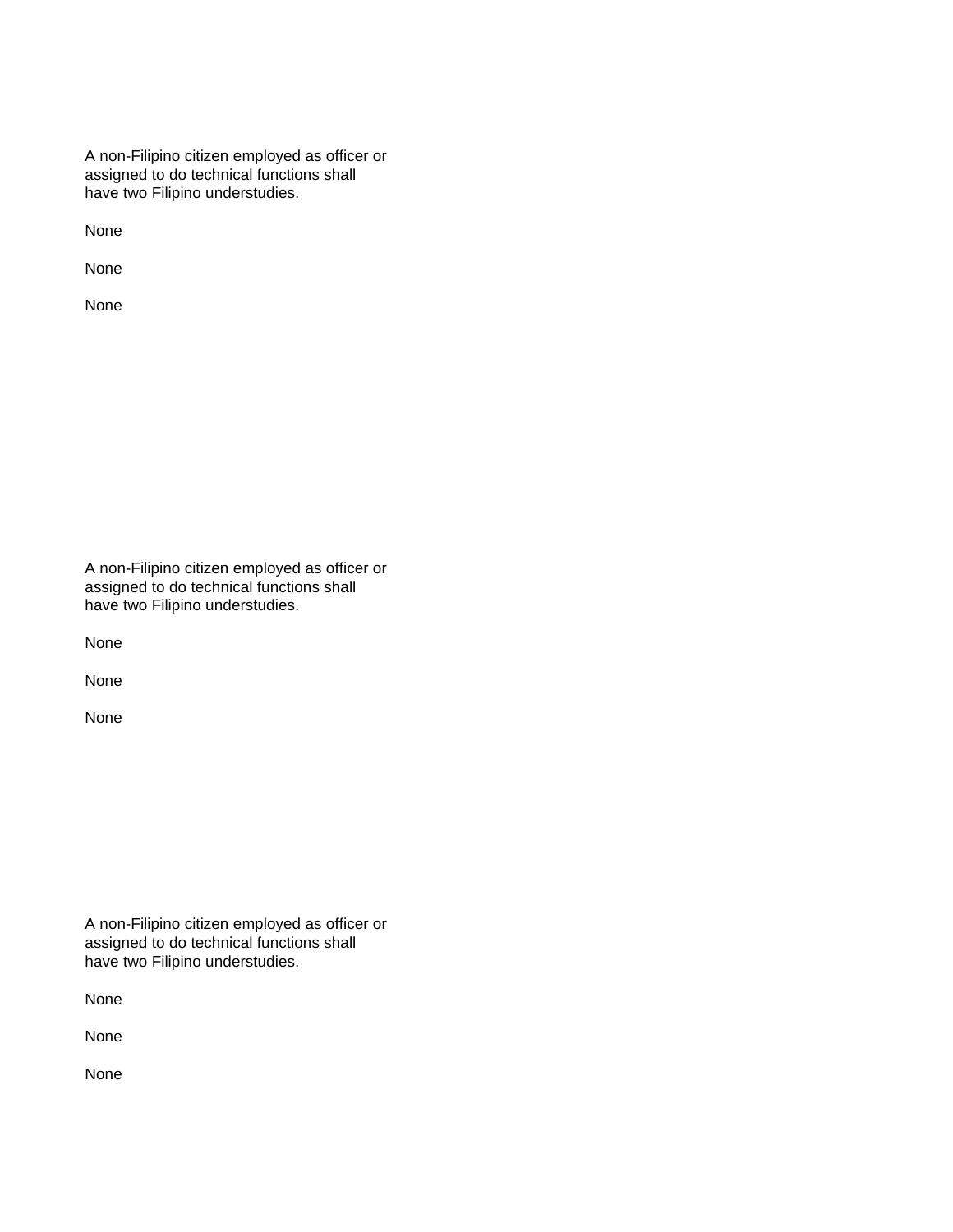A non-Filipino citizen employed as officer or assigned to do technical functions shall have two Filipino understudies.

None None None None None None None

None

None

None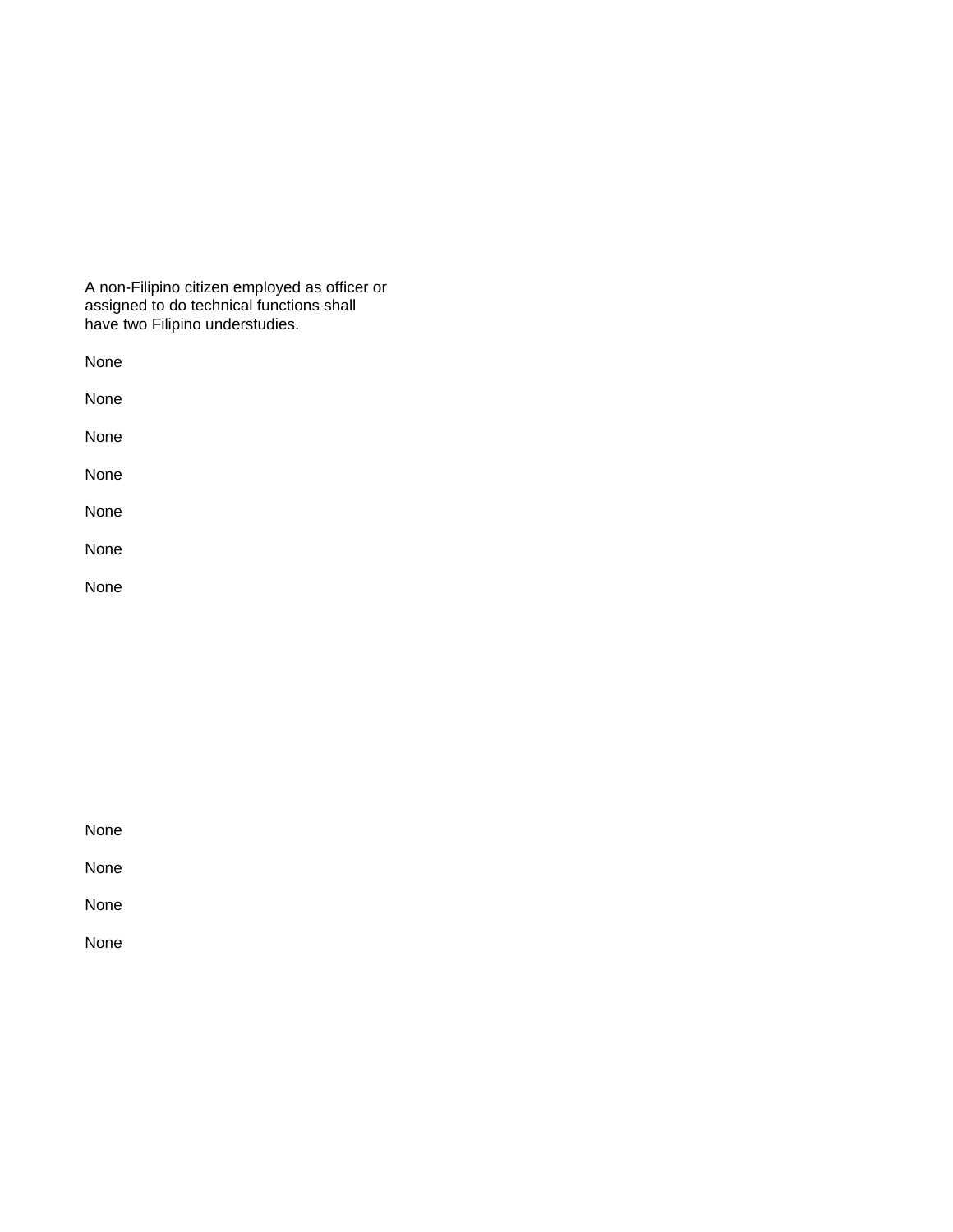| None |  |  |  |
|------|--|--|--|
| None |  |  |  |
| None |  |  |  |
| None |  |  |  |
|      |  |  |  |
|      |  |  |  |
| None |  |  |  |
| None |  |  |  |
| None |  |  |  |
| None |  |  |  |

| None |  |  |  |
|------|--|--|--|
| None |  |  |  |
| None |  |  |  |
| None |  |  |  |
|      |  |  |  |

#3 The company which had been issued a licence or a certificate of authority by the Insurance Commission to transact business in the Philippines prior to 1 October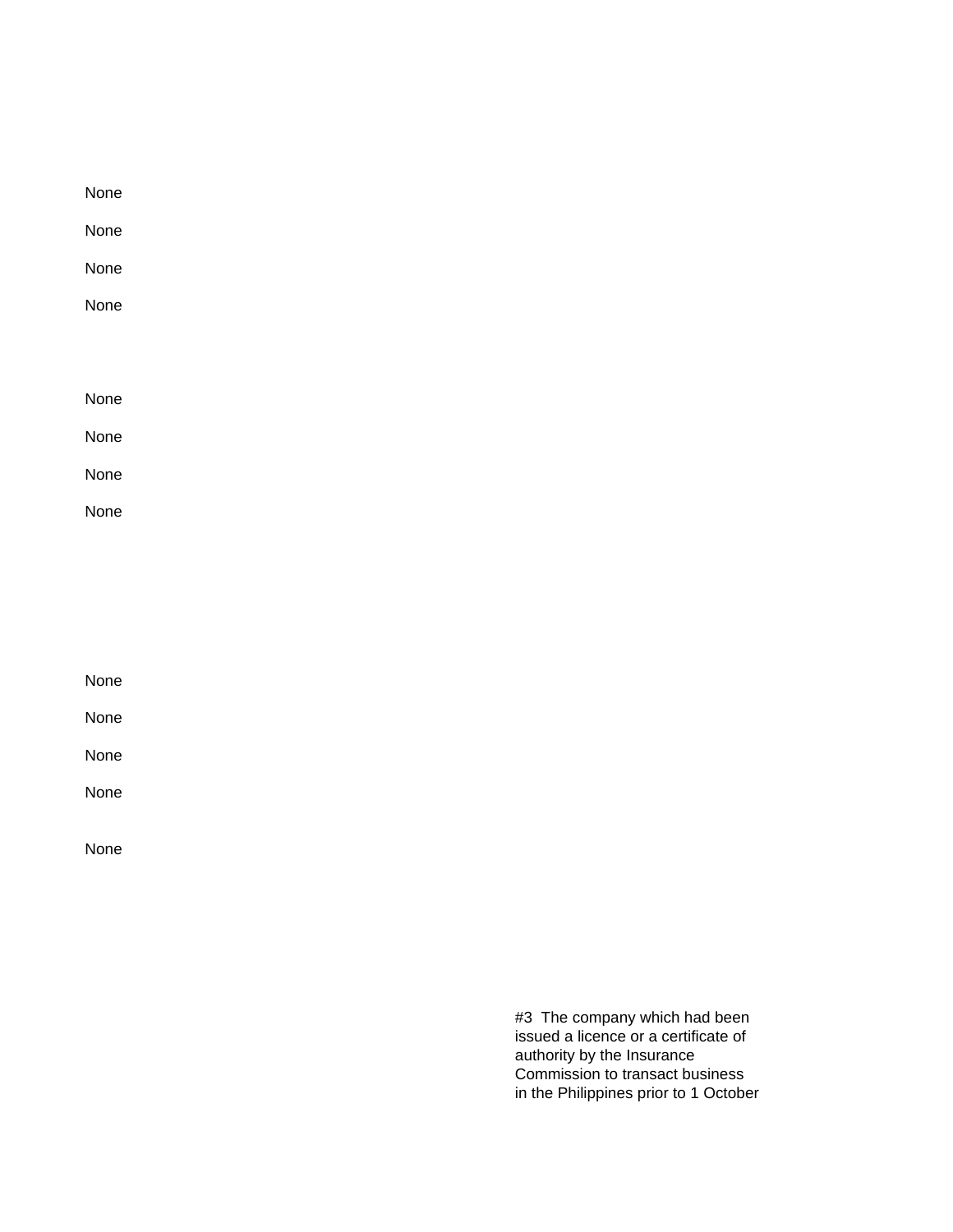1994.

| Unbound | #4 Authorized means the company<br>has been issued a licence or a<br>certificate of authority by the<br>Insurance Commission to transact |
|---------|------------------------------------------------------------------------------------------------------------------------------------------|
| Unbound | business in the Philippines.                                                                                                             |
| None    |                                                                                                                                          |

None Unbound #5 Authorized means the company has been issued a licence or a certificate of authority by the Insurance Commission to transact Unbound **business** in the Philippines.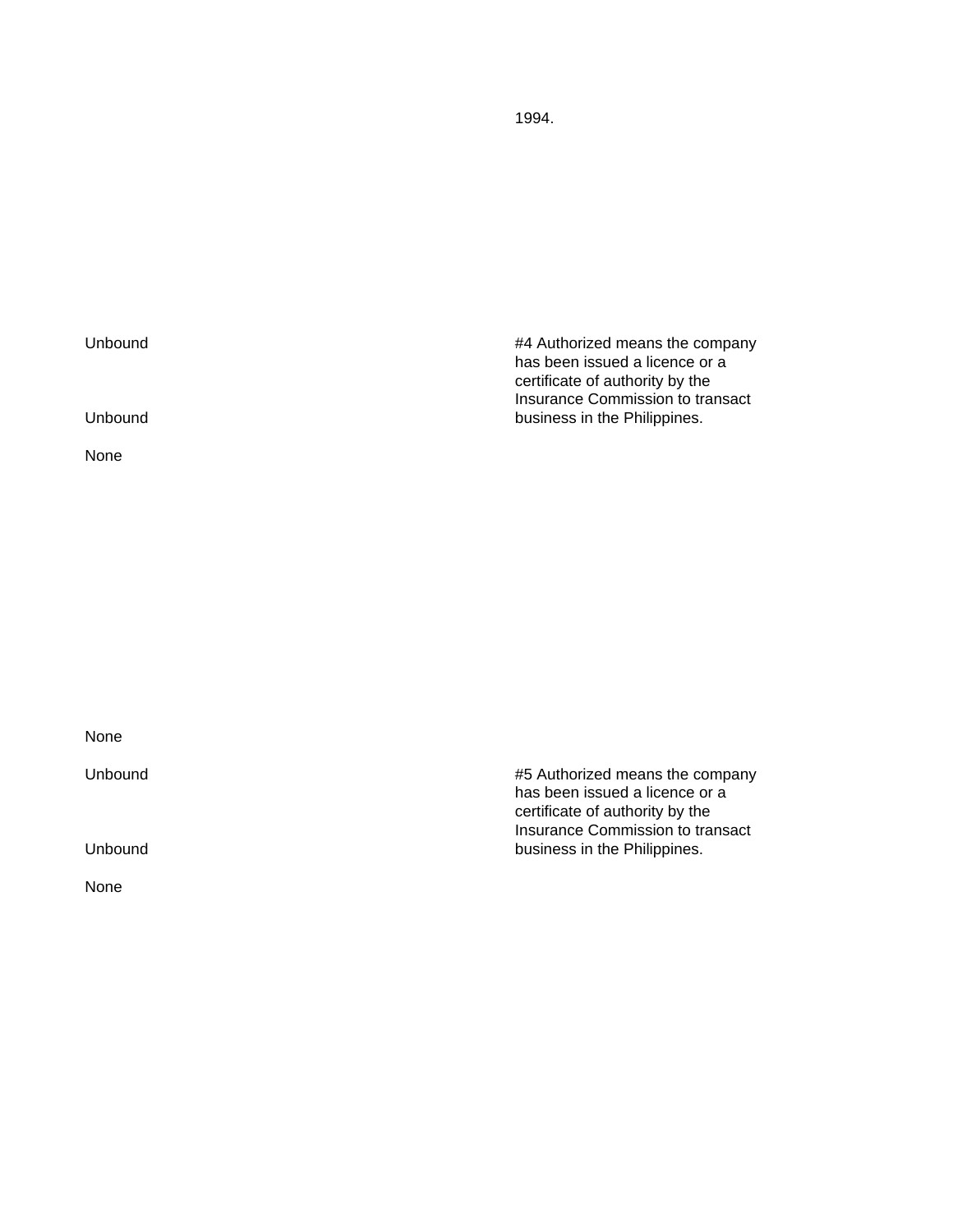Unbound

None

None

None

None

None

None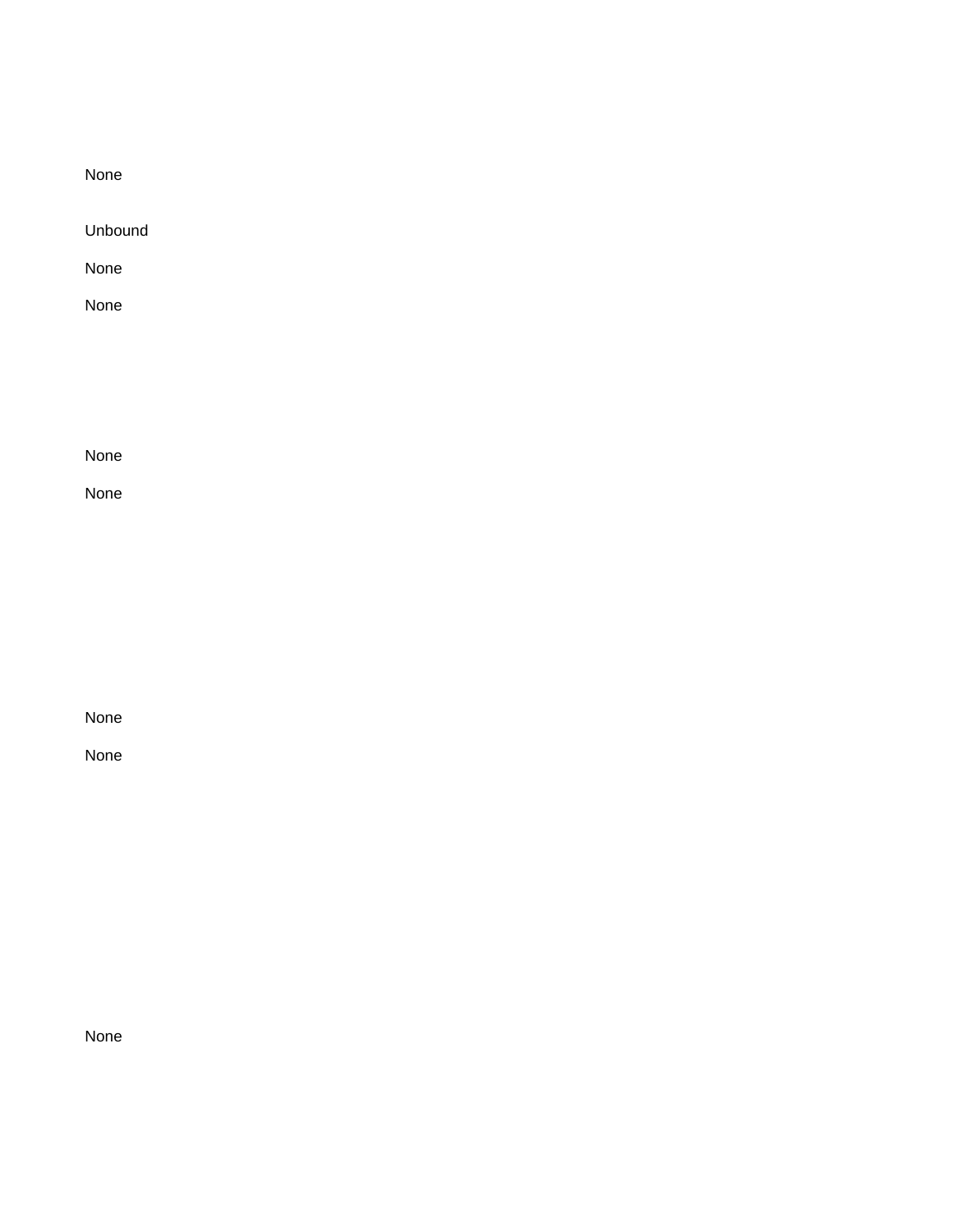None

None

Unbound\* **\*** Due to lack of technical feasibility.

None

None

None

Unbound\* **\*** Due to lack of technical feasibility.